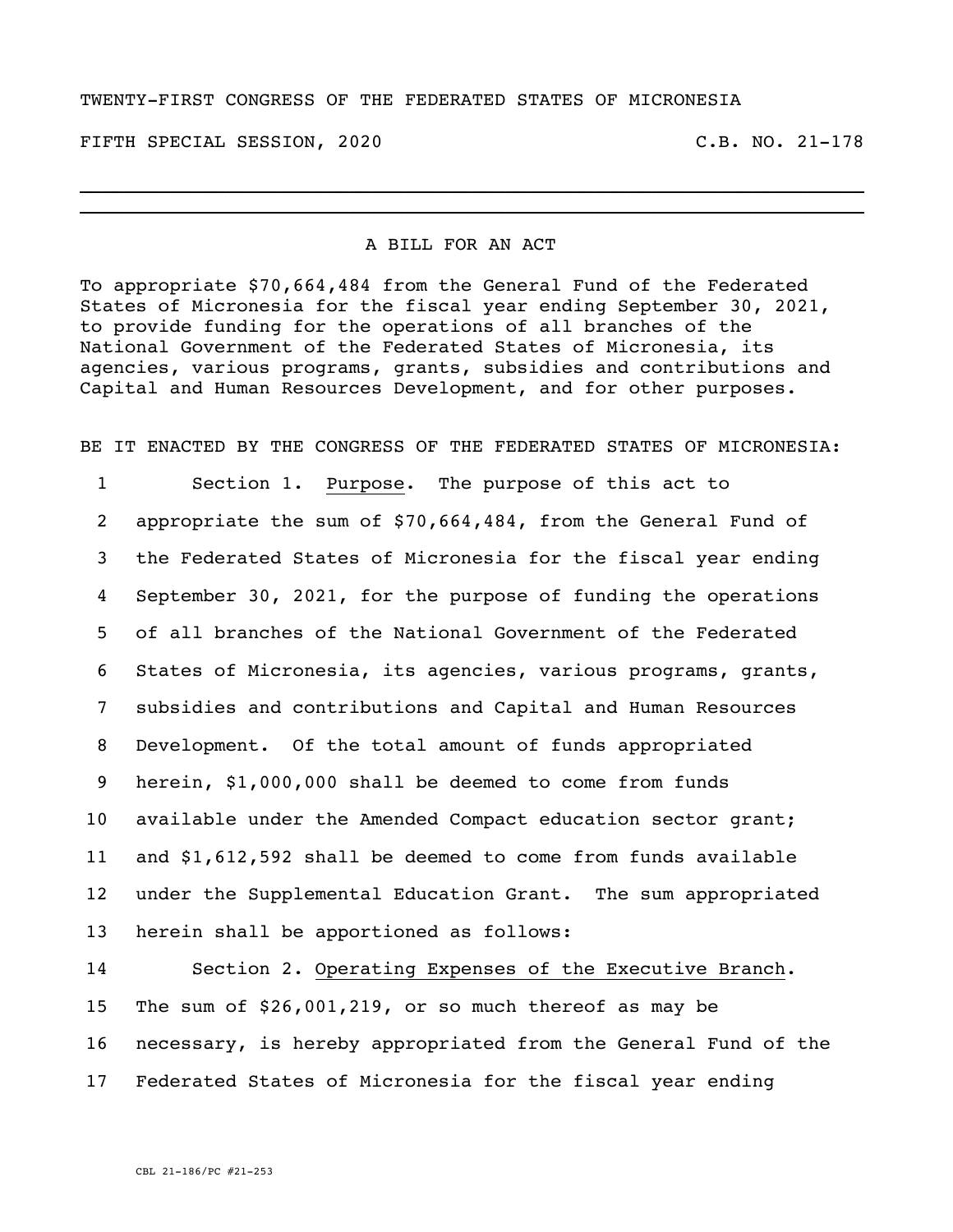| $\mathbf{1}$    | September 30, 2021, for the purpose of funding the operations     |
|-----------------|-------------------------------------------------------------------|
| 2               | of the Executive Branch of the National Government during the     |
| 3               | fiscal year ending September 30, 2021. Of the total amount of     |
| 4               | funds appropriated herein, \$366,570 shall be deemed to come      |
| 5               | from funds available under Supplemental Education Grant. The      |
| 6               | sum appropriated by this section shall be apportioned as          |
| 7               | follows:                                                          |
| 8               | (1) Office of the President.                                      |
| 9               | The sum of $$2,463,253$ , or so much thereof as may be necessary, |
| 10 <sub>1</sub> | for the operations of the Office of the President during the      |
| 11              | fiscal year 2021. The sum appropriated herein shall be            |
| 12              | apportioned as follows:                                           |
| 13              | 746,660                                                           |
| 14              | 698,143                                                           |
| 15              | 800,000<br>Contractual Services                                   |
| 16              | 188,450                                                           |
| 17              | 30,000<br>Fixed Assets                                            |
| 18              | (2) Department of Foreign Affairs.                                |
| 19              | The sum of $$5,908,742$ , or so much thereof as may be necessary, |
| 20              | for the operations of the Department of Foreign Affairs during    |
| 21              | the fiscal year 2021. The sum appropriated herein shall be        |
| 22              | apportioned as follows:                                           |
| 23              | Personnel \$ 1,962,116                                            |
| 24              | 458,410                                                           |
| 25              | 2,995,047<br>Contractual Services                                 |

 $\mathcal{L}_\mathcal{L}$  , and the set of the set of the set of the set of the set of the set of the set of the set of the set of the set of the set of the set of the set of the set of the set of the set of the set of the set of th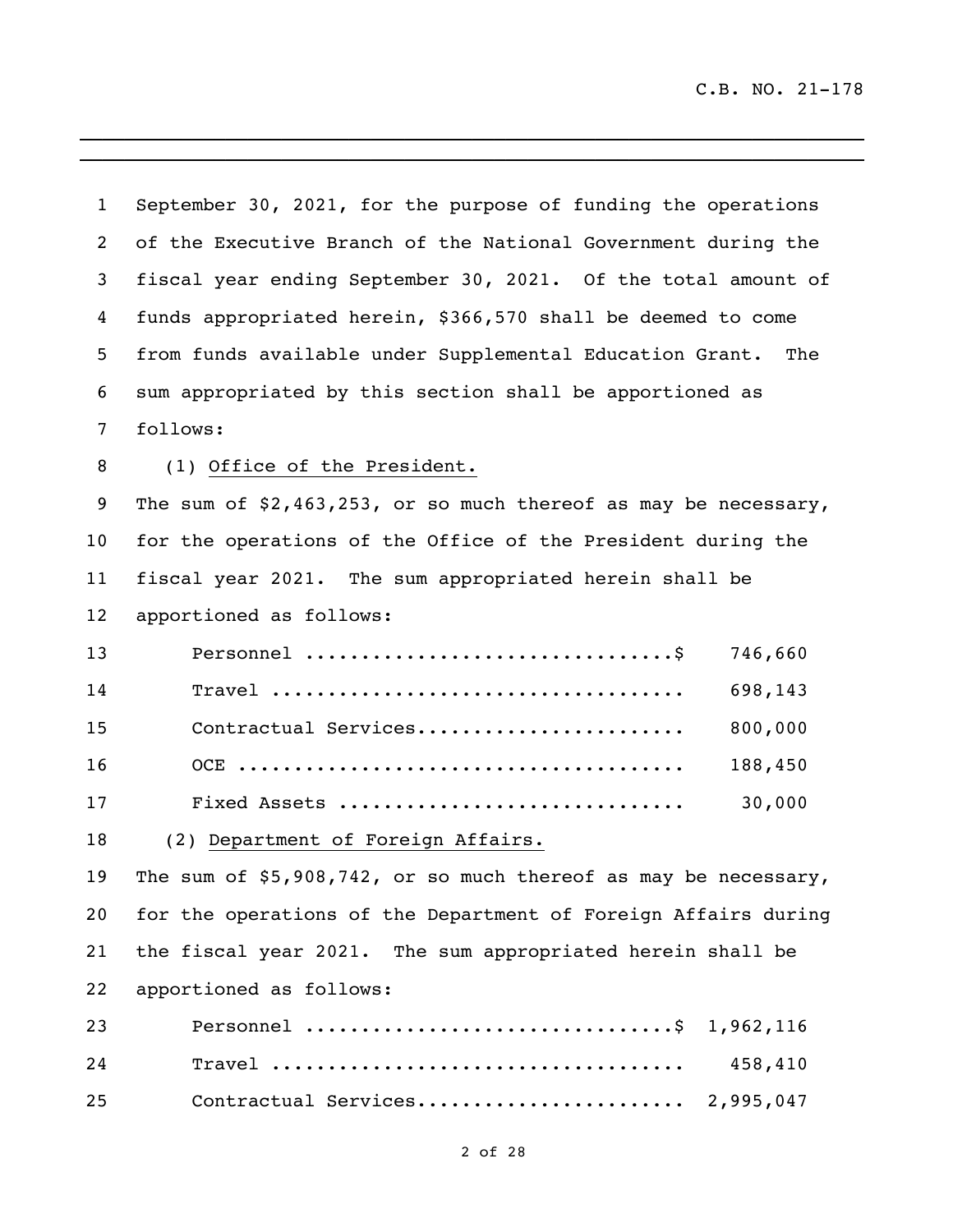| $\mathbf{1}$   | 411,713                                                           |
|----------------|-------------------------------------------------------------------|
| $\overline{2}$ | 81,456<br>Fixed Assets                                            |
| 3              | (3) Department of Finance and Administration.                     |
| 4              | The sum of $$3,079,111$ , or so much thereof as may be necessary, |
| 5              | for the operations of the Department of Finance and               |
| 6              | Administration during the fiscal year 2021. The sum               |
| 7              | appropriated herein shall be apportioned as follows:              |
| 8              | Personnel \$ 2,203,111                                            |
| 9              | 302,000                                                           |
| 10             | Contractual Services<br>227,500                                   |
| 11             | 256,500                                                           |
| 12             | 90,000<br>Fixed Assets                                            |
| 13             | (4) Department of Resources and Development.                      |
| 14             | The sum of $$1,552,617$ , or so much thereof as may be necessary, |
| 15             | for the operations of the Department of Resources and             |
| 16             | Development during the fiscal year 2021. The sum appropriated     |
| 17             | herein shall be apportioned as follows:                           |
| 18             | 907,314                                                           |
| 19             | 323,637                                                           |
| 20             | Contractual Services<br>60,200                                    |
| 21             | 231,753                                                           |
| 22             | Fixed Assets<br>29,713                                            |
| 23             | (5) Department of Transportation, Communications and              |
| 24             | Infrastructure.                                                   |
| 25             | The sum of \$2,902,736, or so much thereof as may be necessary,   |

\_\_\_\_\_\_\_\_\_\_\_\_\_\_\_\_\_\_\_\_\_\_\_\_\_\_\_\_\_\_\_\_\_\_\_\_\_\_\_\_\_\_\_\_\_\_\_\_\_\_\_\_\_\_\_\_\_\_\_\_\_\_\_\_\_\_\_\_\_\_  $\mathcal{L}_\mathcal{L} = \mathcal{L}_\mathcal{L} = \mathcal{L}_\mathcal{L} = \mathcal{L}_\mathcal{L} = \mathcal{L}_\mathcal{L} = \mathcal{L}_\mathcal{L} = \mathcal{L}_\mathcal{L} = \mathcal{L}_\mathcal{L} = \mathcal{L}_\mathcal{L} = \mathcal{L}_\mathcal{L} = \mathcal{L}_\mathcal{L} = \mathcal{L}_\mathcal{L} = \mathcal{L}_\mathcal{L} = \mathcal{L}_\mathcal{L} = \mathcal{L}_\mathcal{L} = \mathcal{L}_\mathcal{L} = \mathcal{L}_\mathcal{L}$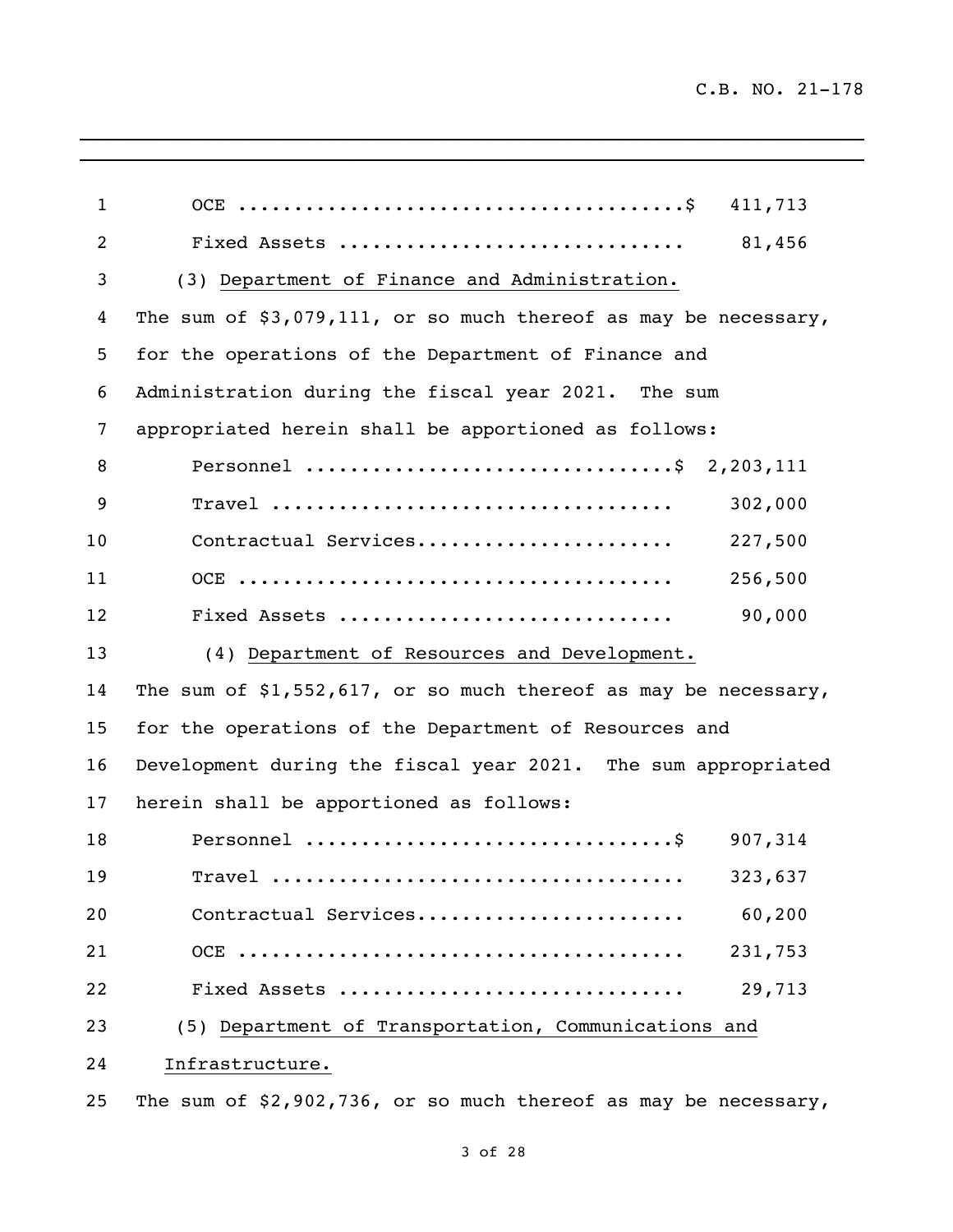| $\mathbf{1}$ | for the operations of the Department of Transportation,                        |
|--------------|--------------------------------------------------------------------------------|
| 2            | Communications and Infrastructure during the fiscal year 2021.                 |
| 3            | The sum appropriated herein shall be apportioned as follows:                   |
| 4            | Personnel $\dots\dots\dots\dots\dots\dots\dots\dots\dots\dots\dots$<br>705,728 |
| 5            | 313,904                                                                        |
| 6            | Contractual Services<br>1,769,604                                              |
| 7            | 84,200                                                                         |
| 8            | 29,300<br>Fixed Assets                                                         |
| 9            | (6) Department of Health and Social Affairs.                                   |
| 10           | The sum of $$1,214,751$ , or so much thereof as may be necessary,              |
| 11           | for the operations of the Department of Health and Social                      |
| 12           | Affairs during the fiscal year 2021. The sum appropriated                      |
| 13           | herein shall be apportioned as follows:                                        |
| 14           | 667,468                                                                        |
| 15           | $\texttt{True}$<br>205,215                                                     |
| 16           | Contractual Services<br>173,617                                                |
| 17           | 138,451                                                                        |
| 18           | Fixed Assets<br>30,000                                                         |
| 19           | (7) Department of Education.                                                   |
| 20           | The sum of \$935,971, or so much thereof as may be necessary,                  |
| 21           | for the operations of the Department of Education during the                   |
| 22           | fiscal year 2021. Of the total amount of funds appropriated                    |
| 23           | herein, \$366,570 shall be deemed to come from funds available                 |
| 24           | under the Supplemental Education Grant. The sum appropriated                   |

 $\mathcal{L}_\mathcal{L} = \{ \mathcal{L}_\mathcal{L} = \{ \mathcal{L}_\mathcal{L} = \{ \mathcal{L}_\mathcal{L} = \{ \mathcal{L}_\mathcal{L} = \{ \mathcal{L}_\mathcal{L} = \{ \mathcal{L}_\mathcal{L} = \{ \mathcal{L}_\mathcal{L} = \{ \mathcal{L}_\mathcal{L} = \{ \mathcal{L}_\mathcal{L} = \{ \mathcal{L}_\mathcal{L} = \{ \mathcal{L}_\mathcal{L} = \{ \mathcal{L}_\mathcal{L} = \{ \mathcal{L}_\mathcal{L} = \{ \mathcal{L}_\mathcal{$ 

herein shall be apportioned as follows: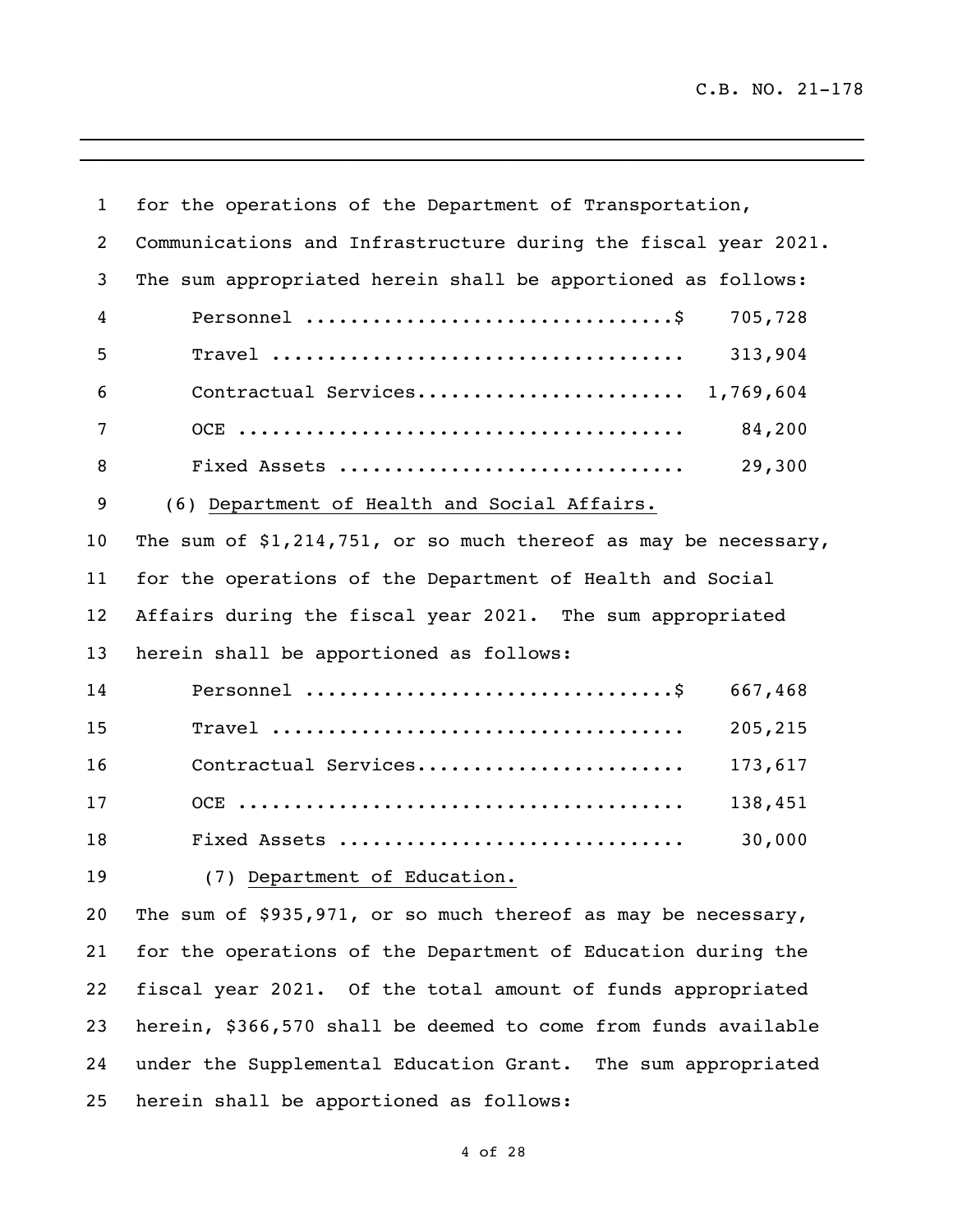| $\mathbf{1}$    | 437,497                                                                                           |  |
|-----------------|---------------------------------------------------------------------------------------------------|--|
| $\overline{2}$  | 200,546                                                                                           |  |
| 3               | 247,277<br>Contractual Services                                                                   |  |
| 4               | 49,651                                                                                            |  |
| 5               | 1,000<br>Fixed Assets                                                                             |  |
| 6               | (8) Department of Justice.                                                                        |  |
| 7               | The sum of $$5,402,227$ , or so much thereof as may be necessary,                                 |  |
| 8               | for the operations of the Department of Justice during the                                        |  |
| 9               | fiscal year 2021. The sum appropriated herein shall be                                            |  |
| 10 <sub>1</sub> | apportioned as follows:                                                                           |  |
| 11              | 3,670,490                                                                                         |  |
| 12              | $Travel \dots \dots \dots \dots \dots \dots \dots \dots \dots \dots \dots \dots \dots$<br>442,832 |  |
| 13              | Contractual Services<br>711,962                                                                   |  |
| 14              | 513,643                                                                                           |  |
| 15              | Fixed Assets<br>63,300                                                                            |  |
| 16              | (9) Department of Climate Change, Environment and Emergency                                       |  |
| 17              | Management.                                                                                       |  |
| 18              | The sum of \$855,620, or so much thereof as may be necessary,                                     |  |
| 19              | for the operations of the Office of Environment and Emergency                                     |  |
| 20              | Management during the fiscal year 2021. The sum appropriated                                      |  |
| 21              | herein shall be apportioned as follows:                                                           |  |
| 22              | 545,058                                                                                           |  |
| 23              | 219,242                                                                                           |  |
| 24              | Contractual Services<br>25,000                                                                    |  |
| 25              | 49,420                                                                                            |  |

\_\_\_\_\_\_\_\_\_\_\_\_\_\_\_\_\_\_\_\_\_\_\_\_\_\_\_\_\_\_\_\_\_\_\_\_\_\_\_\_\_\_\_\_\_\_\_\_\_\_\_\_\_\_\_\_\_\_\_\_\_\_\_\_\_\_\_\_\_\_  $\ldots$  . The contribution of the contribution of the contribution of the contribution of the contribution of the contribution of the contribution of the contribution of the contribution of the contribution of the contribut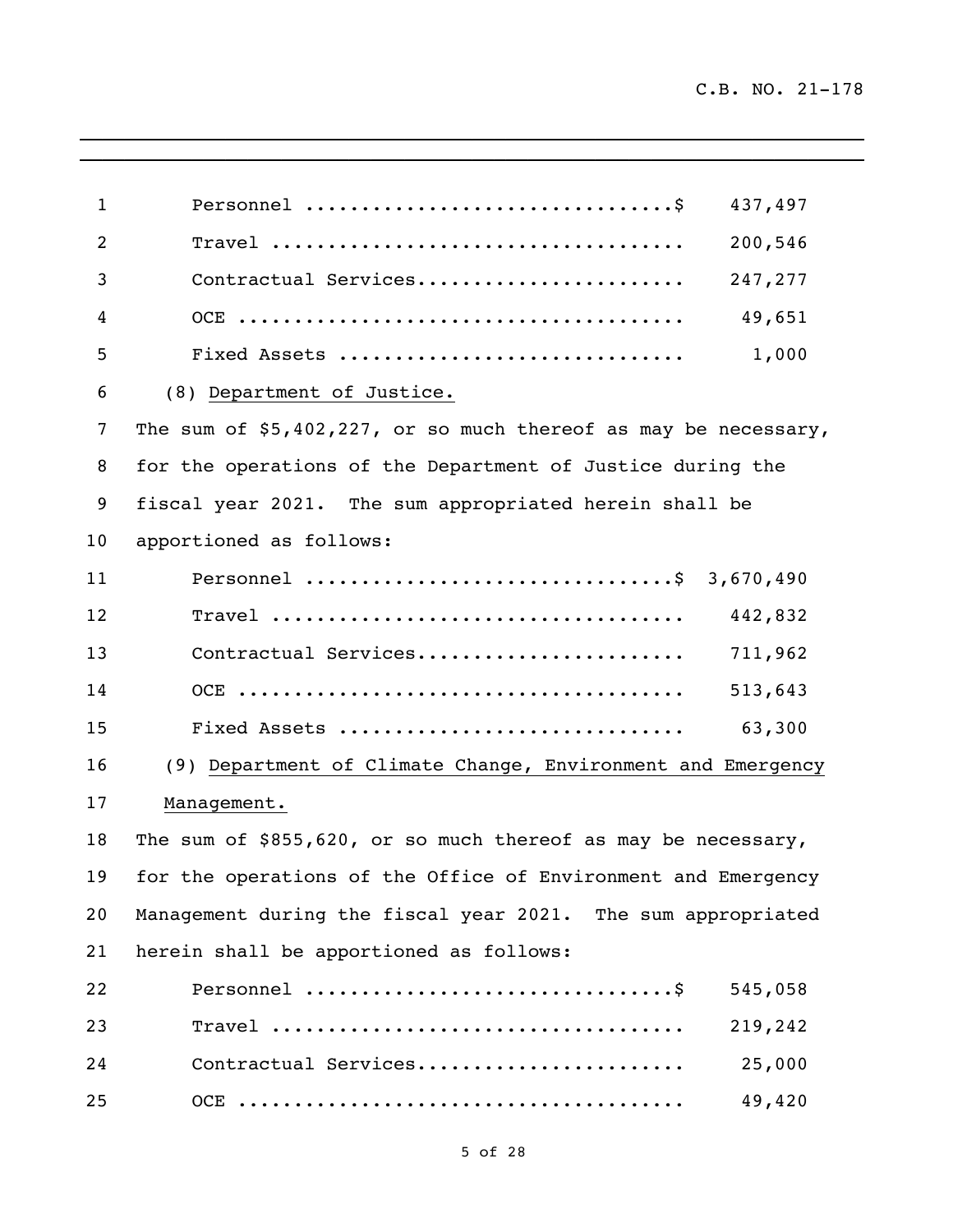| $\mathbf{1}$   | 16,900                                                                                     |
|----------------|--------------------------------------------------------------------------------------------|
| $\overline{2}$ | (10) Office of the Public Defender.                                                        |
| 3              | The sum of $$1,087,451$ , or so much thereof as may be necessary,                          |
| 4              | for the operations of the Office of the Public Defender during                             |
| 5              | the fiscal year 2021. The sum appropriated herein shall be                                 |
| 6              | apportioned as follows:                                                                    |
| $\overline{7}$ | 744,081                                                                                    |
| 8              | 140,120                                                                                    |
| 9              | Contractual Services<br>111,050                                                            |
| 10             | 86,900                                                                                     |
| 11             | 5,000<br>Fixed Assets                                                                      |
| 12             | (11) Office of National Archives, Culture and Historic                                     |
| 13             | Preservation.                                                                              |
| 14             | The sum of \$211,911, or so much thereof as may be necessary,                              |
| 15             | for the operations of the Office of National Archives, Culture                             |
| 16             | and Historic Preservation during the fiscal year 2021. The                                 |
| 17             | sum appropriated herein shall be apportioned as follows:                                   |
| 18             | 140,623                                                                                    |
| 19             | 35,574<br>$Travel \dots \dots \dots \dots \dots \dots \dots \dots \dots \dots \dots \dots$ |
| 20             | Contractual Services<br>15,425                                                             |
| 21             | 20,289                                                                                     |
| 22             | Fixed Assets<br>$-0-$                                                                      |
| 23             | (12) Office of the Veterans Affairs.                                                       |
| 24             | The sum of \$189,465, or so much thereof as may be necessary,                              |

\_\_\_\_\_\_\_\_\_\_\_\_\_\_\_\_\_\_\_\_\_\_\_\_\_\_\_\_\_\_\_\_\_\_\_\_\_\_\_\_\_\_\_\_\_\_\_\_\_\_\_\_\_\_\_\_\_\_\_\_\_\_\_\_\_\_\_\_\_\_

for the operations of Office of the Veterans Affairs during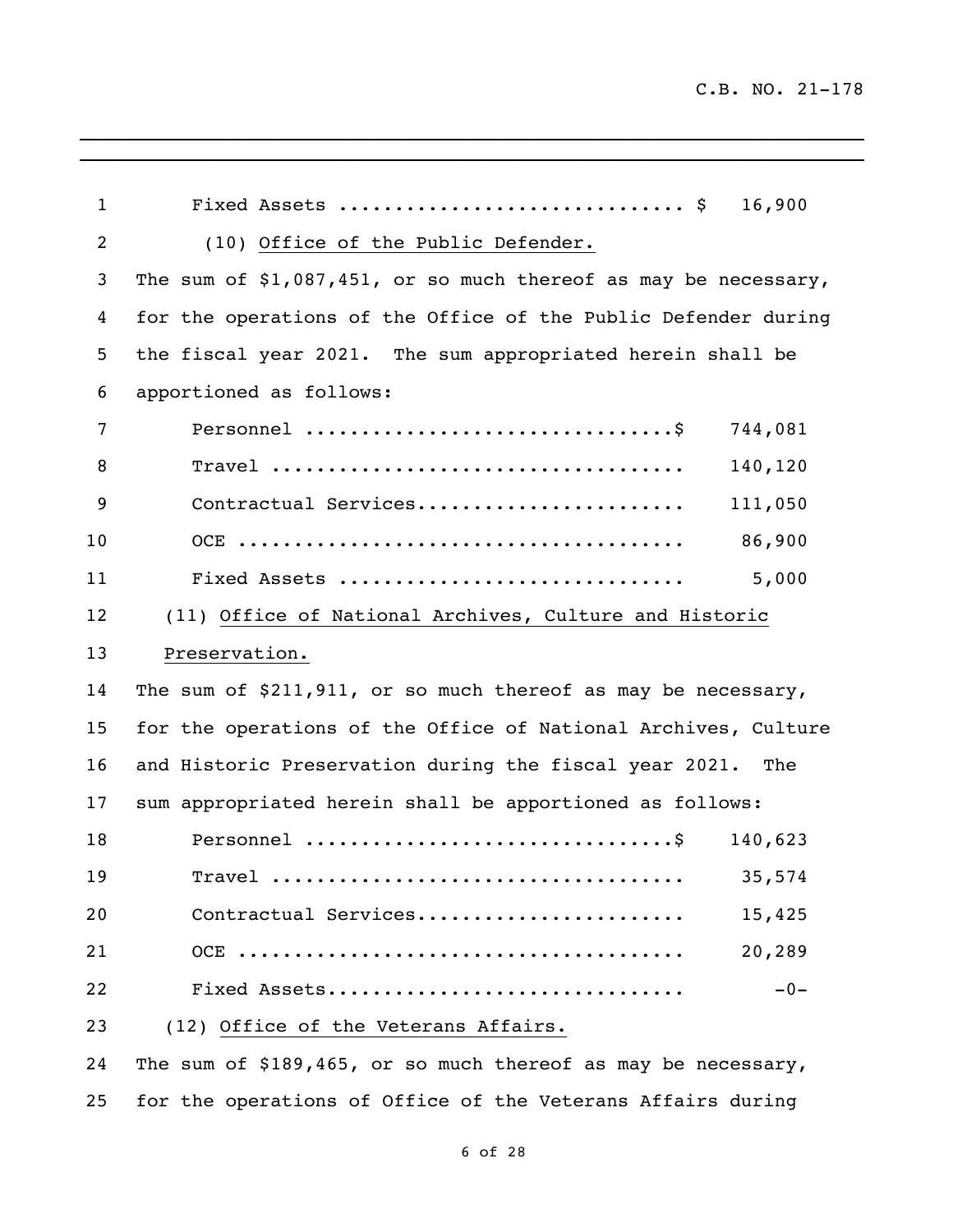$\mathcal{L}_\text{max} = \mathcal{L}_\text{max} = \mathcal{L}_\text{max} = \mathcal{L}_\text{max} = \mathcal{L}_\text{max} = \mathcal{L}_\text{max} = \mathcal{L}_\text{max} = \mathcal{L}_\text{max} = \mathcal{L}_\text{max} = \mathcal{L}_\text{max} = \mathcal{L}_\text{max} = \mathcal{L}_\text{max} = \mathcal{L}_\text{max} = \mathcal{L}_\text{max} = \mathcal{L}_\text{max} = \mathcal{L}_\text{max} = \mathcal{L}_\text{max} = \mathcal{L}_\text{max} = \mathcal{$ 

| $\mathbf{1}$    | the fiscal year 2021. The sum appropriated herein shall be                                       |
|-----------------|--------------------------------------------------------------------------------------------------|
| 2               | apportioned as follows:                                                                          |
| 3               | 79,240                                                                                           |
| 4               | $Travel \dots \dots \dots \dots \dots \dots \dots \dots \dots \dots \dots \dots \dots$<br>42,225 |
| 5               | 50,000<br>Contractual Services                                                                   |
| 6               | 18,000                                                                                           |
| 7               | Fixed Assets<br>$-0-$                                                                            |
| 8               | (13) Office of Personnel.                                                                        |
| 9               | The sum of \$197,364, or so much thereof as may be necessary,                                    |
| 10 <sub>o</sub> | for the operations of Office of Personnel during the fiscal                                      |
| 11              | year 2021. The sum appropriated herein shall be apportioned                                      |
| 12              | as follows:                                                                                      |
| 13              | 162,964                                                                                          |
| 14              | 23,400                                                                                           |
| 15              | Contractual Services<br>$-0-$                                                                    |
| 16              | 11,000                                                                                           |
| 17              | Fixed Assets<br>$-0-$                                                                            |
| 18              | Section 3. Operating Expenses of the Legislative                                                 |
| 19              | The sum of \$6,698,523, or so much thereof as may be<br>Branch.                                  |
| 20              | necessary, is hereby appropriated from the General Fund of the                                   |
| 21              | Federated States of Micronesia for the fiscal year ending                                        |
| 22              | September 30, 2021, for the operations of the Legislative                                        |
| 23              | Branch of the National Government during fiscal year 2021.                                       |
| 24              | The sum appropriated by this section shall be apportioned as                                     |
| 25              | follows:                                                                                         |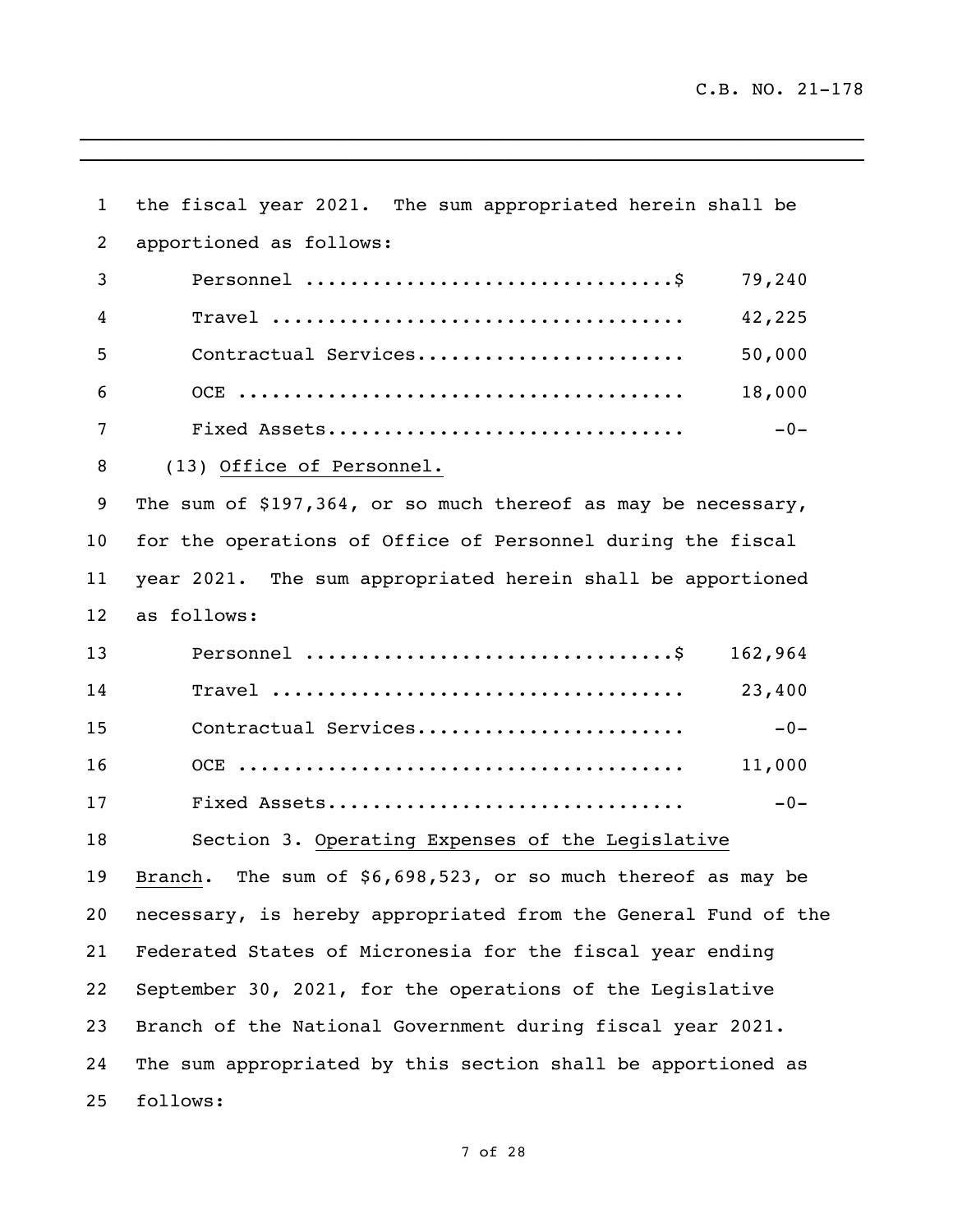| $\mathbf 1$ | (1) Speaker and Members.                                                                                  |
|-------------|-----------------------------------------------------------------------------------------------------------|
| 2           | The sum of $$3,553,150$ , or so much thereof as may be necessary,                                         |
| 3           | for the operations of the Office of the Speaker and Members of                                            |
| 4           | the Congress of the Federated States of Micronesia during the                                             |
| 5           | fiscal year 2021. The sum appropriated herein shall be                                                    |
| 6           | apportioned as follows:                                                                                   |
| 7           | 438,150                                                                                                   |
| 8           | $\texttt{True}$<br>700,000                                                                                |
| 9           |                                                                                                           |
| 10          | $-0-$                                                                                                     |
| 11          | $-0-$<br>Fixed Assets                                                                                     |
| 12          | (2) Staff Office.                                                                                         |
| 13          | The sum of $$2,655,373$ , or so much thereof as may be necessary,                                         |
| 14          | for the operations of the Congress staff offices during the                                               |
| 15          | fiscal year 2021. The sum appropriated herein shall be                                                    |
| 16          | apportioned as follows:                                                                                   |
| 17          | Personnel \$ 1,266,373                                                                                    |
| 18          | $\texttt{True}1 \dots \dots \dots \dots \dots \dots \dots \dots \dots \dots \dots \dots \dots$<br>105,000 |
| 19          | 700,000<br>Contractual Services                                                                           |
| 20          | 274,000                                                                                                   |
| 21          | 310,000<br>Fixed Assets                                                                                   |
| 22          | (3) Congress Delegation Offices.                                                                          |
| 23          | The sum of \$490,000, or so much thereof as may be necessary,                                             |
| 24          | for the operations of the Congress delegation offices during                                              |

 $\mathcal{L}_\mathcal{L} = \mathcal{L}_\mathcal{L} = \mathcal{L}_\mathcal{L} = \mathcal{L}_\mathcal{L} = \mathcal{L}_\mathcal{L} = \mathcal{L}_\mathcal{L} = \mathcal{L}_\mathcal{L} = \mathcal{L}_\mathcal{L} = \mathcal{L}_\mathcal{L} = \mathcal{L}_\mathcal{L} = \mathcal{L}_\mathcal{L} = \mathcal{L}_\mathcal{L} = \mathcal{L}_\mathcal{L} = \mathcal{L}_\mathcal{L} = \mathcal{L}_\mathcal{L} = \mathcal{L}_\mathcal{L} = \mathcal{L}_\mathcal{L}$ 

the fiscal year 2021. The sum appropriated is apportioned as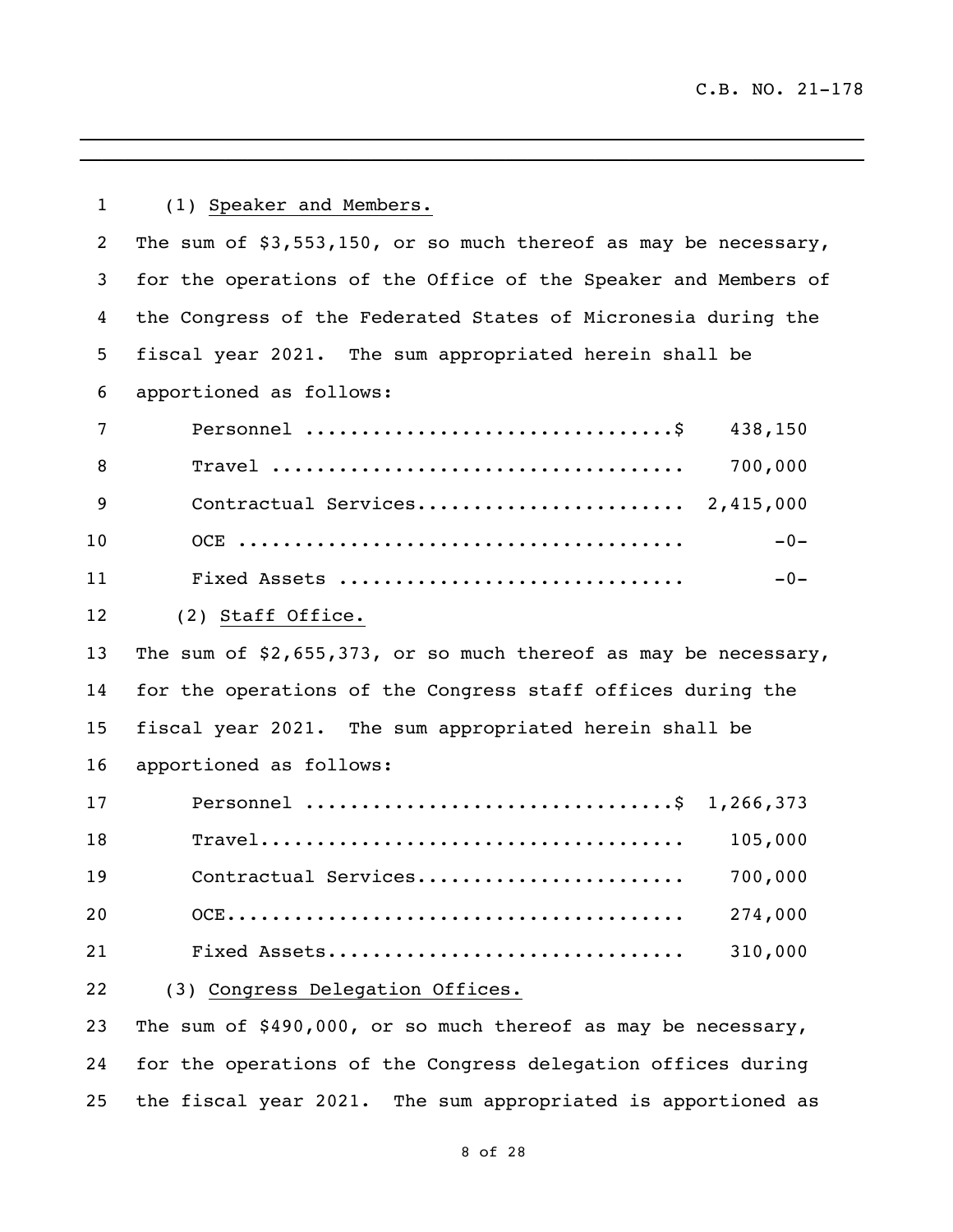follows:

| $\overline{2}$ | (i) Kosrae Delegation Office\$ 70,000                                                                      |
|----------------|------------------------------------------------------------------------------------------------------------|
| 3              | (ii) Pohnpei Delegation Office 140,000                                                                     |
| 4              | (iii) Chuuk Delegation Office 210,000                                                                      |
| 5              | (iv) Yap Delegation Office 70,000                                                                          |
| 6              | Section 4. Operating Expenses of the National Judicial                                                     |
| 7              | The sum of $$1,709,328$ , or so much thereof as may be<br>Branch.                                          |
| 8              | necessary, is hereby appropriated from the General Fund of the                                             |
| 9              | Federated States of Micronesia for the fiscal year ending                                                  |
| 10             | September 30, 2021, for the operations of the Judicial Branch                                              |
| 11             | of the National Government during the fiscal year 2021. The                                                |
| 12             | sum appropriated by this section shall be apportioned as                                                   |
| 13             | follows:                                                                                                   |
| 14             | $Personnel \ldots \ldots \ldots \ldots \ldots \ldots \ldots \ldots \ldots \$<br>1,046,000                  |
| 15             | 185,978<br>$\texttt{Travel} \dots \dots \dots \dots \dots \dots \dots \dots \dots \dots \dots \dots \dots$ |
| 16             | 237,300<br>Contractual Services                                                                            |
| 17             | 186,050                                                                                                    |
| 18             | 54,000<br>Fixed Assets                                                                                     |
| 19             | Section 5. Operating Expenses of the National Public                                                       |
| 20             | Auditor. The sum of \$1,331,061, or so much thereof as may be                                              |
| 21             | necessary, is hereby appropriated from the General Fund of the                                             |
| 22             | Federated States of Micronesia for the fiscal year ending                                                  |
| 23             | September 30, 2021, for the operations of the National Office                                              |
| 24             | of the Public Auditor and for the National Public Auditor's                                                |
| 25             | The sum appropriated by this section shall be<br>Chuuk Office.                                             |

 $\overline{a_1}$  ,  $\overline{a_2}$  ,  $\overline{a_3}$  ,  $\overline{a_4}$  ,  $\overline{a_5}$  ,  $\overline{a_6}$  ,  $\overline{a_7}$  ,  $\overline{a_8}$  ,  $\overline{a_9}$  ,  $\overline{a_9}$  ,  $\overline{a_9}$  ,  $\overline{a_9}$  ,  $\overline{a_9}$  ,  $\overline{a_9}$  ,  $\overline{a_9}$  ,  $\overline{a_9}$  ,  $\overline{a_9}$  ,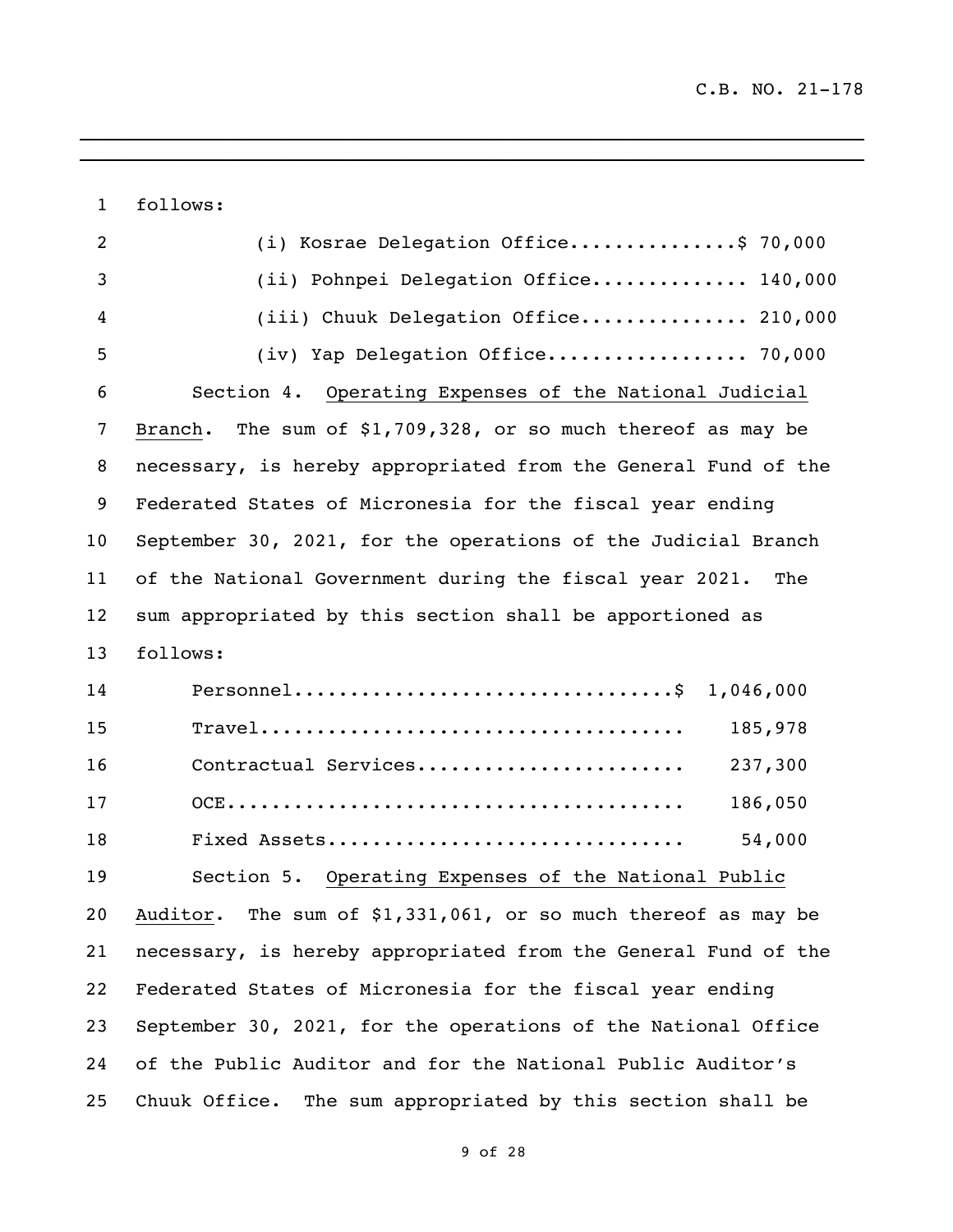| $\mathbf{1}$    | apportioned as follows:                                                                 |         |
|-----------------|-----------------------------------------------------------------------------------------|---------|
| $\overline{2}$  |                                                                                         | 845,661 |
| 3               | $\texttt{Travel}\dots\dots\dots\dots\dots\dots\dots\dots\dots\dots\dots\dots\dots\dots$ | 160,000 |
| 4               | Contractual Services                                                                    | 168,000 |
| 5               |                                                                                         | 95,400  |
| 6               | Fixed Assets                                                                            | 62,000  |
| 7               | Section 6. Operating Expenses of Agencies, Boards,                                      |         |
| 8               | Authorities, and Commissions of the National Government.                                |         |
| 9               | The sum of \$3,196,060, or so much thereof as may be necessary,                         |         |
| 10 <sub>o</sub> | is hereby appropriated from the General Fund of the Federated                           |         |
| 11              | States of Micronesia for the fiscal year ending September 30,                           |         |
| 12              | 2021, for the operations of the following boards, commissions                           |         |
| 13              | and agencies during the fiscal year 2021. The sum                                       |         |
| 14              | appropriated by this section shall be apportioned as follows:                           |         |
| 15              | (1) National Oceanic Resource Management Authority (NORMA).                             |         |
| 16              | The sum of $$1,255,168$ , or so much thereof as may be necessary,                       |         |
| 17              | for the operations of NORMA for the fiscal year 2021.                                   | The sum |
| 18              | appropriated herein shall be apportioned as follows:                                    |         |
| 19              |                                                                                         | 745,793 |
| 20              |                                                                                         | 247,475 |
| 21              | Contractual Services                                                                    | 186,100 |
| 22              |                                                                                         | 75,800  |
| 23              | Fixed Assets                                                                            | $-0-$   |
| 24              | (2) Board of Regents (COM-FSM).                                                         |         |

 $\mathcal{L}_\mathcal{L} = \mathcal{L}_\mathcal{L} = \mathcal{L}_\mathcal{L} = \mathcal{L}_\mathcal{L} = \mathcal{L}_\mathcal{L} = \mathcal{L}_\mathcal{L} = \mathcal{L}_\mathcal{L} = \mathcal{L}_\mathcal{L} = \mathcal{L}_\mathcal{L} = \mathcal{L}_\mathcal{L} = \mathcal{L}_\mathcal{L} = \mathcal{L}_\mathcal{L} = \mathcal{L}_\mathcal{L} = \mathcal{L}_\mathcal{L} = \mathcal{L}_\mathcal{L} = \mathcal{L}_\mathcal{L} = \mathcal{L}_\mathcal{L}$ 

The sum of \$120,000, or so much thereof as may be necessary,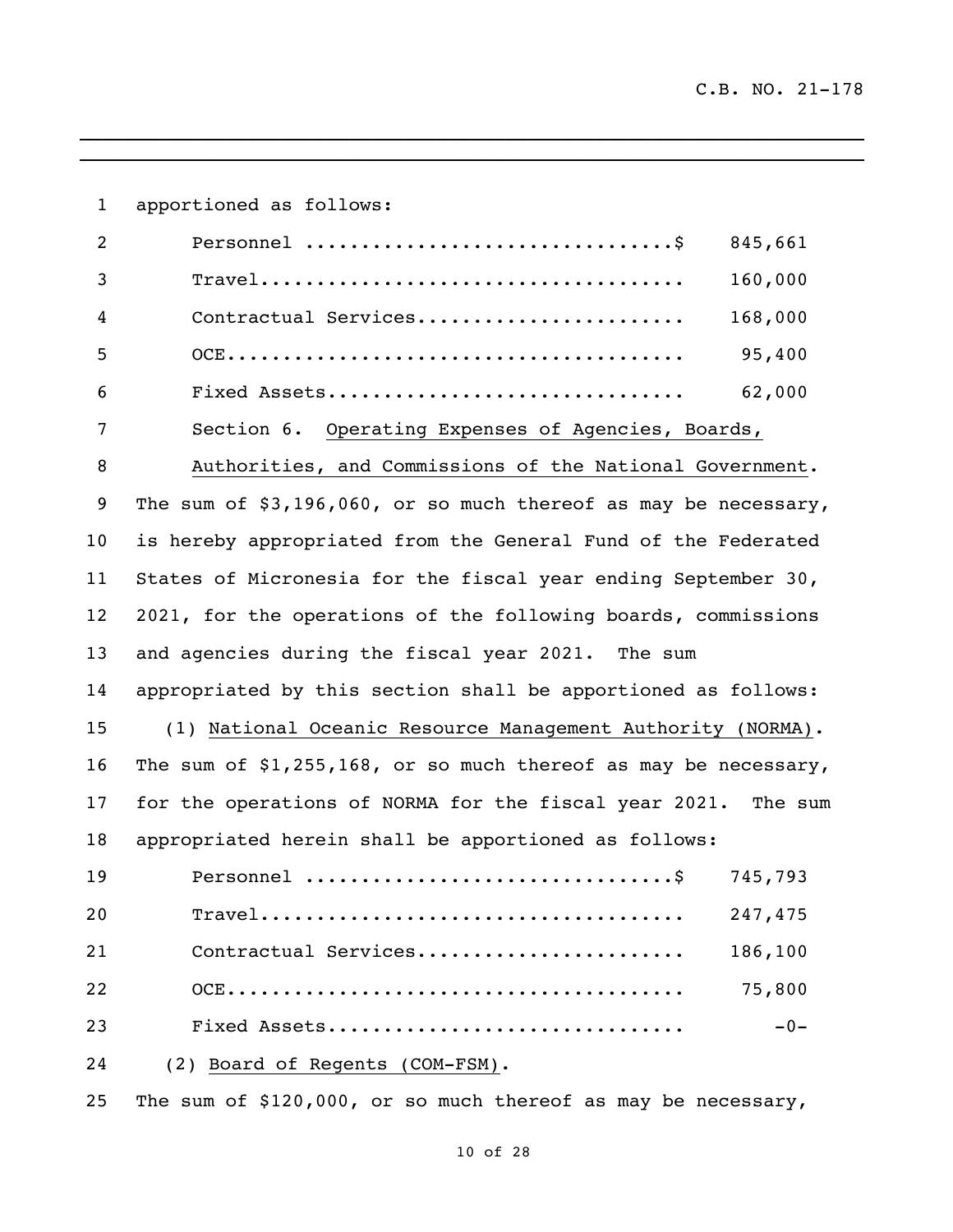| $\mathbf{1}$   | for the operations of the Board of Regents, COM-FSM during the                                                |  |
|----------------|---------------------------------------------------------------------------------------------------------------|--|
| $\overline{2}$ | fiscal year 2021. The sum appropriated herein shall be                                                        |  |
| 3              | apportioned as follows:                                                                                       |  |
| 4              | $Personnel \ldots \ldots \ldots \ldots \ldots \ldots \ldots \ldots \ldots \$<br>$-0-$                         |  |
| 5              | $\texttt{True}1 \dots \dots \dots \dots \dots \dots \dots \dots \dots \dots \dots \dots \dots \dots$<br>$-0-$ |  |
| 6              | Contractual Services<br>$-0-$                                                                                 |  |
| 7              | 120,000                                                                                                       |  |
| 8              | Fixed Assets<br>$-0-$                                                                                         |  |
| 9              | (3) FSM Banking Board.                                                                                        |  |
| 10             | The sum of \$238,848, or so much thereof as may be necessary,                                                 |  |
| 11             | for the operations of FSM Banking Board during the fiscal year                                                |  |
| 12             | The sum appropriated herein shall be apportioned as<br>2021.                                                  |  |
| 13             | follows:                                                                                                      |  |
| 14             | 93,068                                                                                                        |  |
| 15             | 84,728                                                                                                        |  |
| 16             | Contractual Services<br>32,442                                                                                |  |
| 17             | 25,110                                                                                                        |  |
| 18             | Fixed Assets<br>3,500                                                                                         |  |
| 19             | (4) FSM Insurance Board.                                                                                      |  |
| 20             | The sum of \$588,110, or so much thereof as may be necessary,                                                 |  |
| 21             | for the operations of FSM Insurance Board during the fiscal                                                   |  |
| 22             | year 2021. The sum appropriated herein shall be apportioned                                                   |  |
| 23             | as follows:                                                                                                   |  |
| 24             | 131,531                                                                                                       |  |
| 25             | 78,920                                                                                                        |  |

\_\_\_\_\_\_\_\_\_\_\_\_\_\_\_\_\_\_\_\_\_\_\_\_\_\_\_\_\_\_\_\_\_\_\_\_\_\_\_\_\_\_\_\_\_\_\_\_\_\_\_\_\_\_\_\_\_\_\_\_\_\_\_\_\_\_\_\_\_\_  $\overline{\phantom{a}}$  , and the contribution of the contribution of the contribution of the contribution of the contribution of the contribution of the contribution of the contribution of the contribution of the contribution of the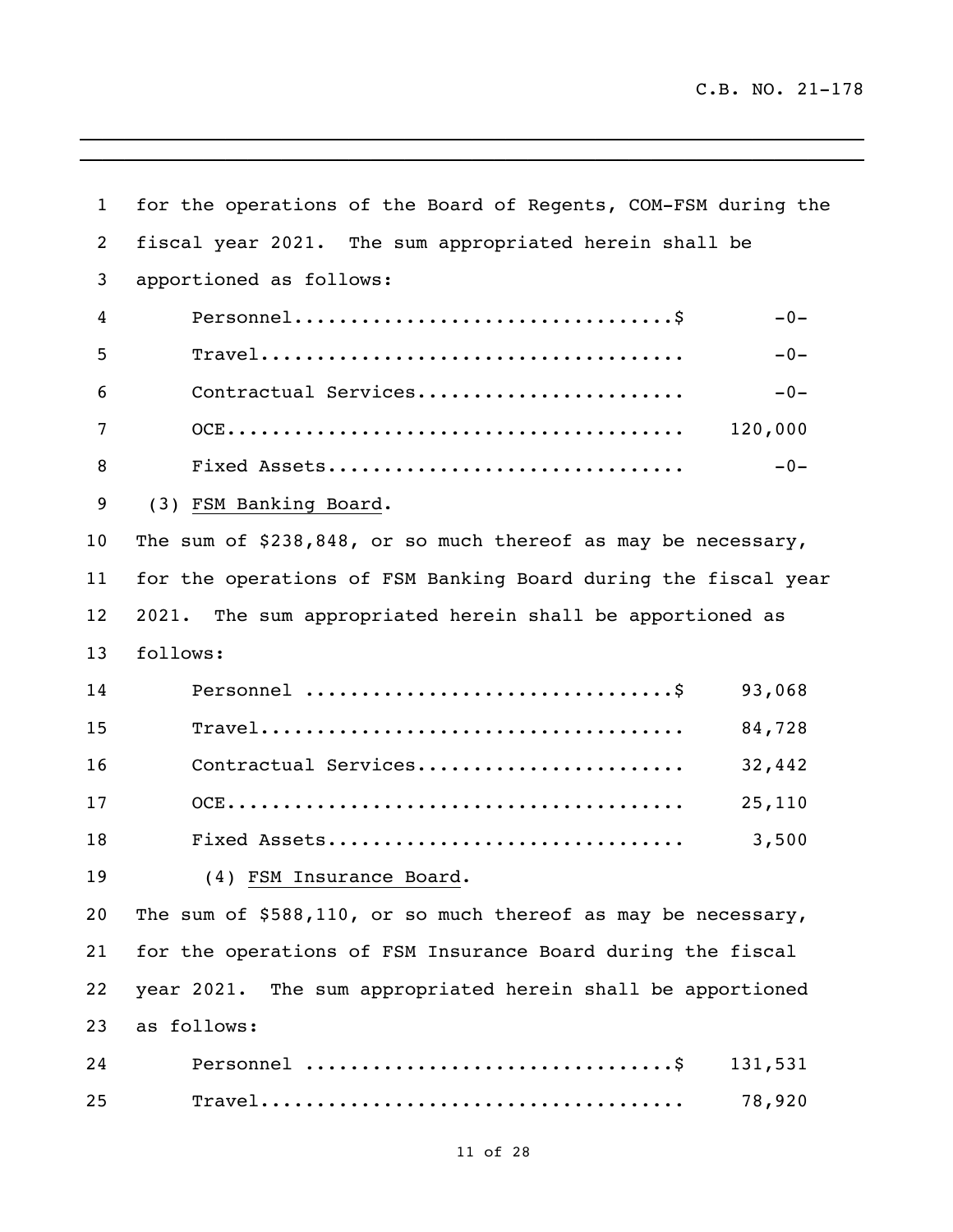```
1 Contractual Services............................. $ 347,175
2 OCE......................................... 28,284 
3 Fixed Assets................................ 2,200 
4 (5) FSM Postal Services.
5 The sum of $993,934, or so much thereof as may be necessary, 
6 for the operations of the National Postal Services during the 
7 fiscal year 2021. The sum appropriated herein shall be 
8 apportioned as follows:
9 Personnel..................................$ 546,818 
10 Travel...................................... 74,047 
11 Contractual Services........................ 187,119
12 OCE......................................... 175,950
13 Fixed Assets................................ 10,000
14 Section 7. Special Programs. The sum of $417,172, or so 
15 much thereof as may be necessary, is hereby appropriated from 
16 the General Fund of the Federated States of Micronesia for the 
17 fiscal year ending September 30, 2021, for the following 
18 special programs during the fiscal year 2021. The sum 
19 appropriated by this section shall be apportioned as follows:
20 (1) National Election Office.
21 The sum of $417,172, or so much thereof as may be necessary, 
22 for the operations of National Election Office during the 
23 fiscal year 2021. The sum appropriated herein shall be 
24 apportioned as follows:
25 Personnel..................................$ 252,040
```
\_\_\_\_\_\_\_\_\_\_\_\_\_\_\_\_\_\_\_\_\_\_\_\_\_\_\_\_\_\_\_\_\_\_\_\_\_\_\_\_\_\_\_\_\_\_\_\_\_\_\_\_\_\_\_\_\_\_\_\_\_\_\_\_\_\_\_\_\_\_ \_\_\_\_\_\_\_\_\_\_\_\_\_\_\_\_\_\_\_\_\_\_\_\_\_\_\_\_\_\_\_\_\_\_\_\_\_\_\_\_\_\_\_\_\_\_\_\_\_\_\_\_\_\_\_\_\_\_\_\_\_\_\_\_\_\_\_\_\_\_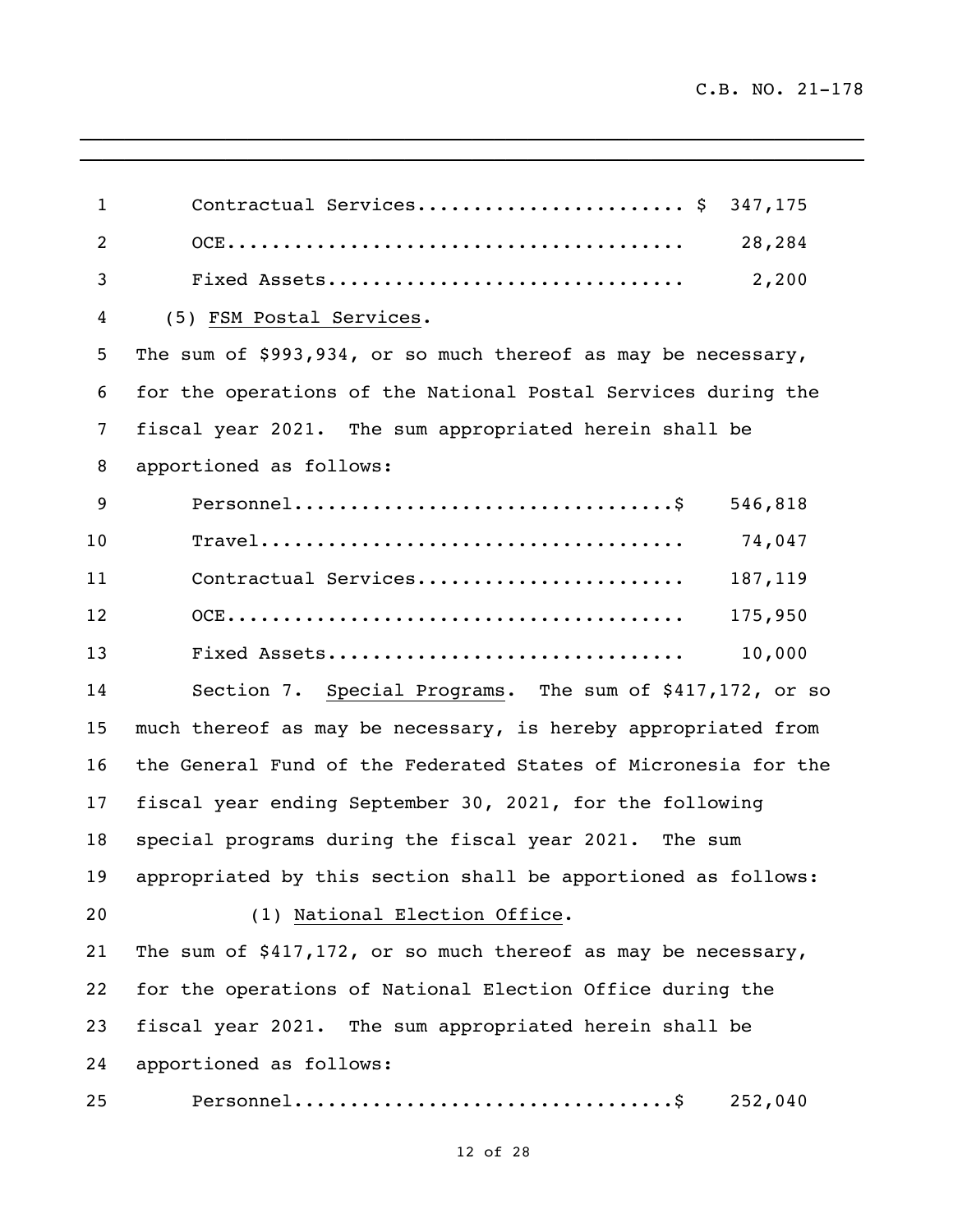| $\mathbf{1}$   | $\texttt{True}1 \dots \dots \dots \dots \dots \dots \dots \dots \dots \dots \dots \dots \dots \dots$<br>23,017 |
|----------------|----------------------------------------------------------------------------------------------------------------|
| $\overline{2}$ | 59,152<br>Contractual Services                                                                                 |
| 3              | 82,963                                                                                                         |
| 4              | Fixed Assets<br>$-0-$                                                                                          |
| 5              | Section 8. Grants, Subsidies and Contributions. The sum                                                        |
| 6              | The sum of \$14,907,710, or so much thereof as may be                                                          |
| 7              | necessary, is hereby appropriated from the General Fund of the                                                 |
| 8              | Federated States of Micronesia for the fiscal year ending                                                      |
| 9              | September 30, 2021, for the following grants, subsidies and                                                    |
| 10             | contributions during fiscal year 2021. The sum appropriated                                                    |
| 11             | by this section shall be apportioned as follows:                                                               |
| 12             | (1) Office of the President.                                                                                   |
| 13             | (a) Asia Pacific Inst. Broadcasting Dev                                                                        |
| 14             | 4,500<br>(AIBD)                                                                                                |
| 15             | (b) Asia-Pacific Broadcasting Union                                                                            |
| 16             | 800<br>(ABU)                                                                                                   |
| 17             | (c) Pacific Island News Association                                                                            |
| 18             | 350<br>(PINA)                                                                                                  |
| 19             | (d) Asia Pacific Investment<br>250                                                                             |
| 20             | (e) Former Presidents' Allowance<br>50,000                                                                     |
| 21             | (f) Implementation of JCRP $1,400,000$                                                                         |
| 22             | (2) Department of Foreign Affairs.                                                                             |
| 23             | (a) Pacific Is. Forum Secretariat.<br>57,000                                                                   |
| 24             | (b) Secretariat of the Pacific                                                                                 |
| 25             | Community (SPC)<br>65,000                                                                                      |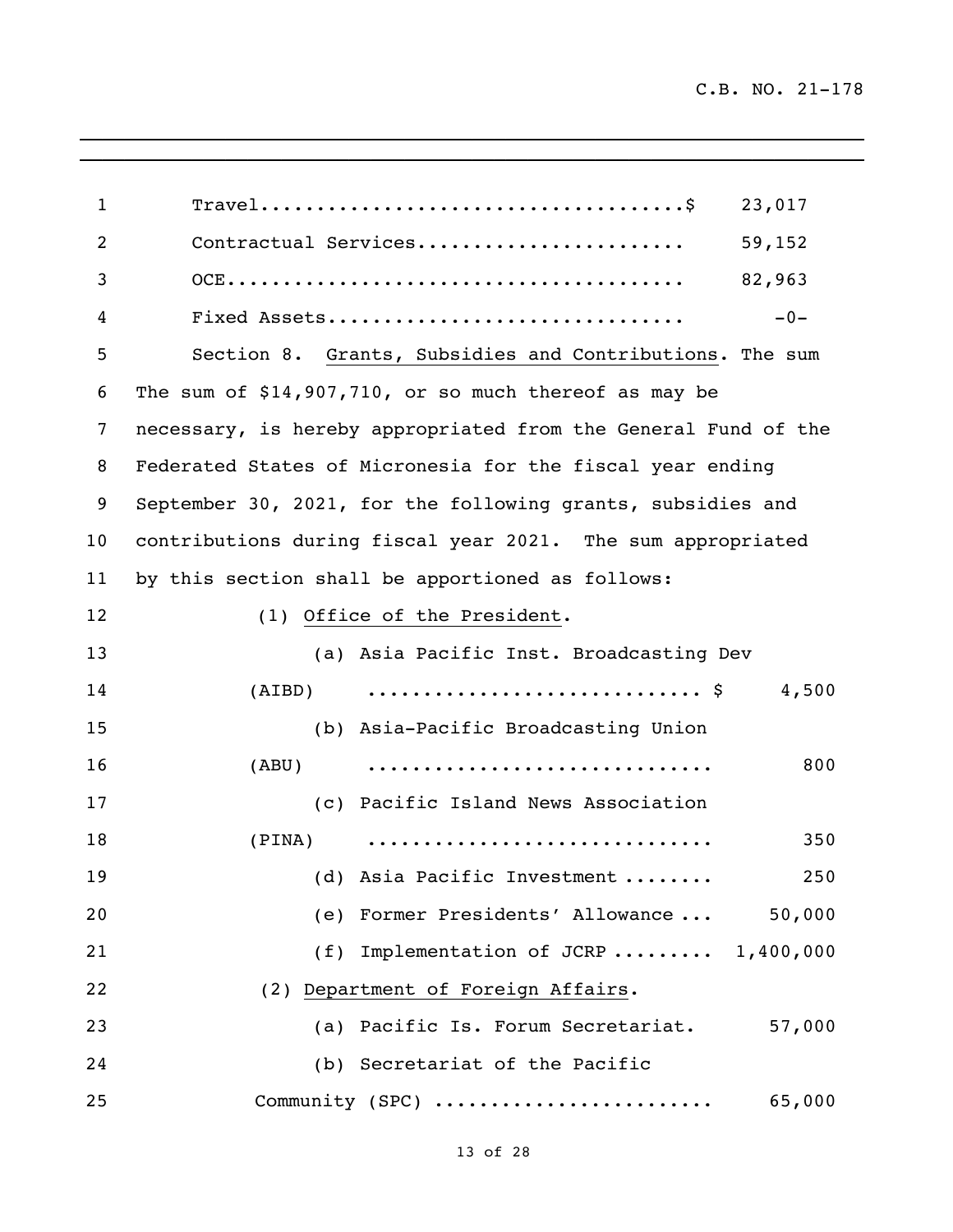| $\mathbf{1}$   | (c) UN Economic and Social Commission               |
|----------------|-----------------------------------------------------|
| $\overline{2}$ | for Asia and the Pacific (ESCAP)\$<br>5,000         |
| 3              | 50,000<br>(d) UN Membership Fee                     |
| 4              | 5,000<br>(e) East West Center                       |
| 5              | (f) Cotonou Membership Fee (ACP) $\ldots$<br>17,000 |
| 6              | 29,670<br>(g) SPC Office Space                      |
| 7              | 10,000<br>$(h)$ SIS Program                         |
| 8              | 600<br>$(i)$ IOM Membership Fee                     |
| 9              | 20,000<br>$(i)$ SPC Host Grant                      |
| 10             | (3) Department of Finance and Administration.       |
| 11             | (a) CTA-OCO Membership Fee<br>14,024                |
| 12             | (b) Maintenance Fee for Financial                   |
| 13             | 55,000<br>Management System                         |
| 14             | 9,000<br>$(c)$ PITTA $-$ CTA                        |
| 15             | (d) ADB, IMF & Budget Finance Policy                |
| 16             | Consultations<br>25,000                             |
| 17             | 200,000<br>(e) Macro Economist Advisor              |
| 18             | $(f)$ Global Membership Fees  26,000                |
| 19             | (g) PFTAC Membership Fees<br>20,000                 |
| 20             | (h) CTA Conference<br>35,000                        |
| 21             | (i) Tax Compliance Initiative<br>25,000             |
| 22             | (j) FSM Hosting OCO Annual Conference<br>50,000     |
| 23             | (k) FSM Trust Fund Board Meetings &                 |
| 24             | 70,000<br>Investment Conferences                    |
| 25             | (4) Department of Resources and Development.        |

 $\mathcal{L}_\mathcal{L} = \mathcal{L}_\mathcal{L} = \mathcal{L}_\mathcal{L} = \mathcal{L}_\mathcal{L} = \mathcal{L}_\mathcal{L} = \mathcal{L}_\mathcal{L} = \mathcal{L}_\mathcal{L} = \mathcal{L}_\mathcal{L} = \mathcal{L}_\mathcal{L} = \mathcal{L}_\mathcal{L} = \mathcal{L}_\mathcal{L} = \mathcal{L}_\mathcal{L} = \mathcal{L}_\mathcal{L} = \mathcal{L}_\mathcal{L} = \mathcal{L}_\mathcal{L} = \mathcal{L}_\mathcal{L} = \mathcal{L}_\mathcal{L}$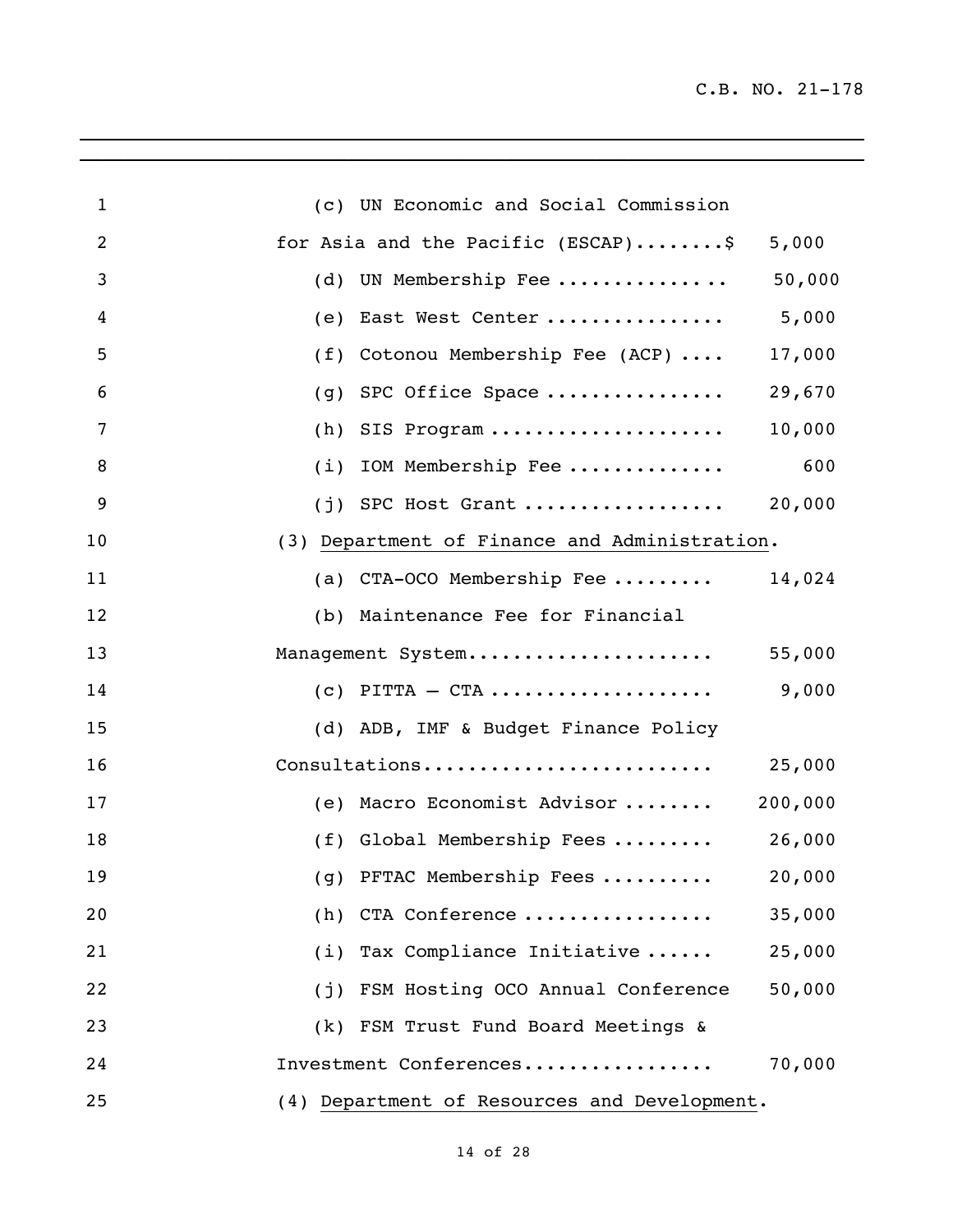| $\mathbf{1}$   |        | (a) Pacific Asian Travel Association . \$ 6,000                                       |        |
|----------------|--------|---------------------------------------------------------------------------------------|--------|
| $\overline{2}$ | (b)    | United Nations Development Program 30,000                                             |        |
| 3              |        | (c) Micronesia Challenge Endowment Fund 100,000                                       |        |
| 4              |        | $(d)$ FAO                                                                             | 6,800  |
| 5              |        | (e) Western Forestry Leadership Coalition                                             |        |
| 6              |        | $(WFLC) \qquad \ldots \ldots \ldots \ldots \ldots \ldots \ldots \ldots \ldots \ldots$ | 530    |
| 7              |        | $(f)$ SPC Matching Fund                                                               | 60,000 |
| 8              | (g)    | Micronesian Challenge                                                                 | 10,000 |
| 9              | (h)    | Micronesian Cruise Association.                                                       | 2,500  |
| 10             |        | (i) South Pacific Tourism Org (SPTO)                                                  | 8,000  |
| 11             | (j)    | IRENA                                                                                 | 250    |
| 12             |        | (k) Micronesian Trade Committee                                                       | 30,000 |
| 13             |        | (1) Convention on Biological Diversity 1,000                                          |        |
| 14             |        | (m) International Fund for Agriculture                                                |        |
| 15             |        | Development                                                                           | 500    |
| 16             |        | (n) Micronesia Island Forum (MIF)                                                     | 15,000 |
| 17             |        |                                                                                       | 1,000  |
| 18             |        | (p) Micronesia Association for                                                        |        |
| 19             |        | Sustainable Aquaculture                                                               | 50,000 |
| 20             |        | (5) Department of Health and Social Affairs.                                          |        |
| 21             |        | (a) UN Fund for Population Activity                                                   |        |
| 22             | UNFPA) |                                                                                       | 3,000  |
| 23             |        | (b) World Health Organization                                                         | 4,780  |
| 24             |        | $(c)$ PIHOA                                                                           | 20,000 |
| 25             |        | (d) Association of Territorial Health                                                 |        |

\_\_\_\_\_\_\_\_\_\_\_\_\_\_\_\_\_\_\_\_\_\_\_\_\_\_\_\_\_\_\_\_\_\_\_\_\_\_\_\_\_\_\_\_\_\_\_\_\_\_\_\_\_\_\_\_\_\_\_\_\_\_\_\_\_\_\_\_\_\_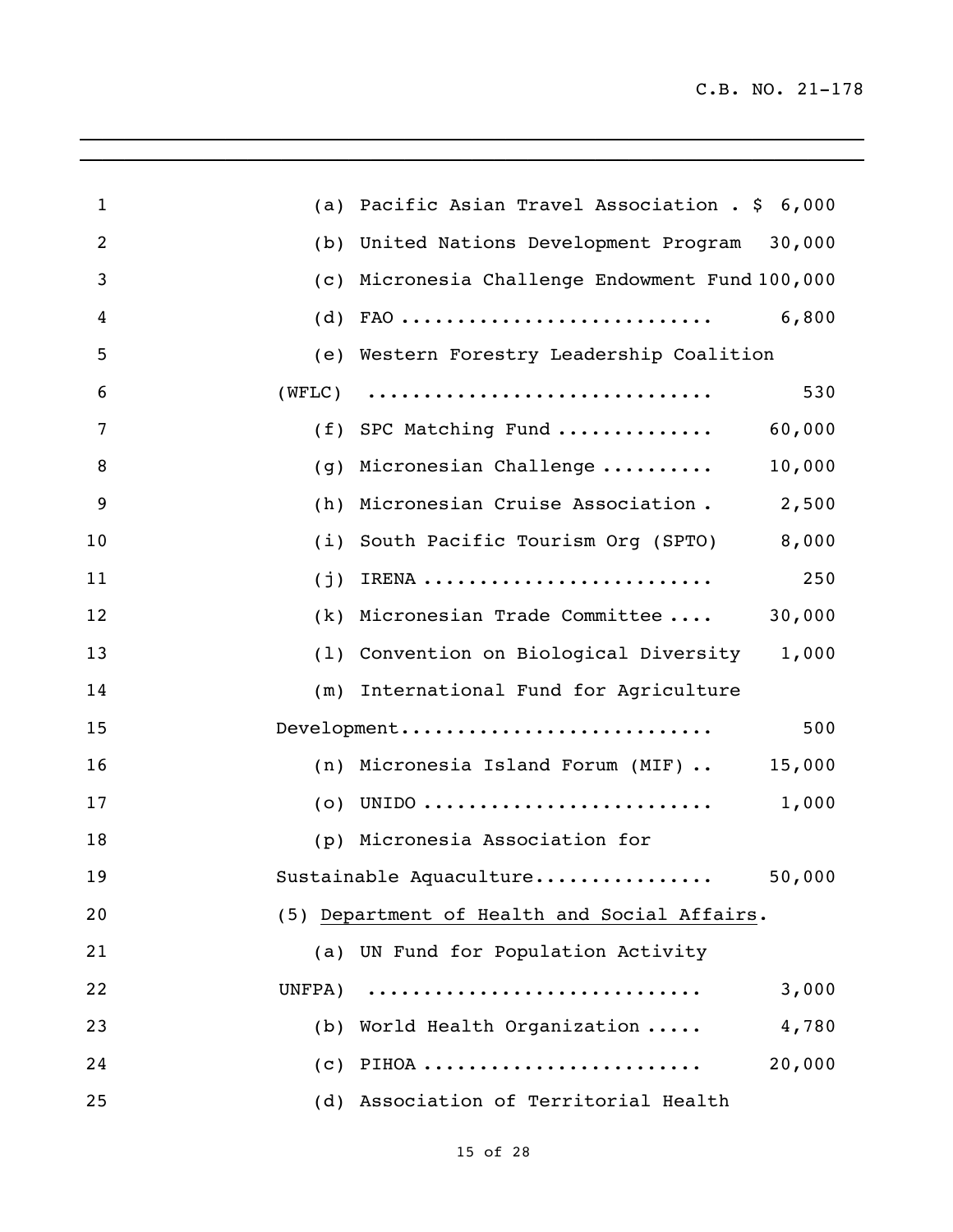| $\mathbf{1}$ | Org $(ASTHO) \ldots \ldots \ldots \ldots \ldots \ldots \ldots$ \$<br>4,000 |
|--------------|----------------------------------------------------------------------------|
| 2            | (e) National Board of Nursing & Medical                                    |
| 3            | Licensing<br>60,000                                                        |
| 4            | 110,000<br>(f) FSM Red Cross                                               |
| 5            | (g) Vaccine & TB Drugs $50,000$                                            |
| 6            | (h) $UN - FSM$ Women (CEDAW)  1,000                                        |
| 7            | 3,000<br>(i) Drug Quality Testing                                          |
| 8            | (j) National Therapeutics & Standards                                      |
| 9            | Committee<br>35,000                                                        |
| 10           | (6) Department of Education.                                               |
| 11           | (a) Aid for Non-Public School $600,000$                                    |
| 12           | (b) Financial Assistance to FSM                                            |
| 13           | 40,000<br>students - CMI                                                   |
| 14           | (c) Financial Assistance to FSM                                            |
| 15           | 100,000                                                                    |
| 16           | (d) National Scholarship Fund  3,000,000                                   |
| 17           | (e) National Close-Up Local Program. 75,000                                |
| 18           | (f) National Merit Scholarship  300,000                                    |
| 19           | 100,000<br>(g) Aid to students in Japan                                    |
| 20           | (h) Caroline College & Patoral Institute 75,000                            |
| 21           | (i) Faithwalk Christian College<br>75,000                                  |
| 22           | (j) Aid for FSM students in China<br>35,000                                |
| 23           | (k) Aid for FSM students in Fiji<br>35,000                                 |
| 24           | (7) Department of Transportation, Communications                           |
| 25           | & Infrastructure.                                                          |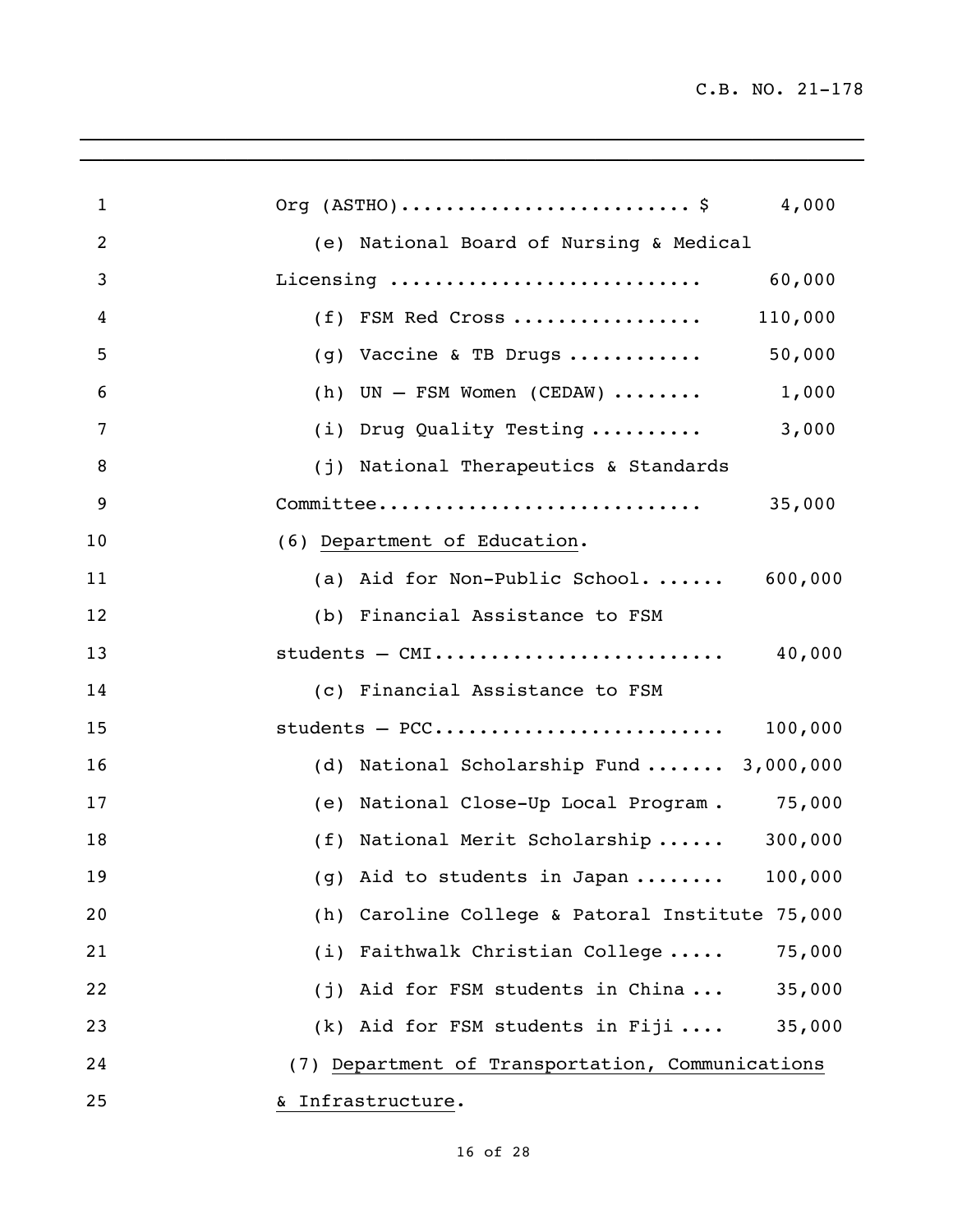| $\mathbf{1}$          | (a) Asia Pacific Telecommunity  \$                                          | 11,000  |
|-----------------------|-----------------------------------------------------------------------------|---------|
| $\overline{2}$<br>(b) | International Telecommunications                                            |         |
| 3                     | $Union(TTU) \ldots \ldots \ldots \ldots \ldots \ldots \ldots \ldots \ldots$ | 20,867  |
| 4<br>(C)              | $ICAO$                                                                      | 28,050  |
| 5<br>(d)              | FSM Capital Energy Utilities                                                | 600,000 |
| 6                     | (e) Micronesian Shipping Commission. 25,000                                 |         |
| 7                     | (8) Department of Justice.                                                  |         |
| 8<br>(a)              | Kosrae JLEA                                                                 | 75,000  |
| 9<br>(b)              | Pohnpei JLEA                                                                | 200,000 |
| 10<br>(c)             | Chuuk JLEA                                                                  | 200,000 |
| 11<br>(d)             | Yap JLEA                                                                    | 75,000  |
| 12<br>(e)             | Police Academy                                                              | 200,000 |
| 13<br>(f)             | DOJ Fuel Subsidy                                                            | 200,000 |
| 14<br>(q)             | Ammunitions for side arms &                                                 |         |
| 15                    | long rifles                                                                 | 25,000  |
| 16                    | (h) Organization for the Prohibition                                        |         |
| 17                    | of Chemical Weapons (OPCW)                                                  | 7,962   |
| 18                    | (i) Comprehensive Nuclear Test Ban                                          |         |
| 19                    | Treaty Organization (CTBT)                                                  | 13,708  |
| 20                    | (j) Retroactive Salary (2013-2016)                                          |         |
| 21                    | for Captain of National Police                                              | 10,000  |
| 22                    | (9) Department of DECCEM                                                    |         |
| 23                    | (a) UNEP                                                                    | 835     |
| 24                    | (b) UN Framework Convention                                                 |         |
| 25                    | $(UNFCC)$                                                                   | 325     |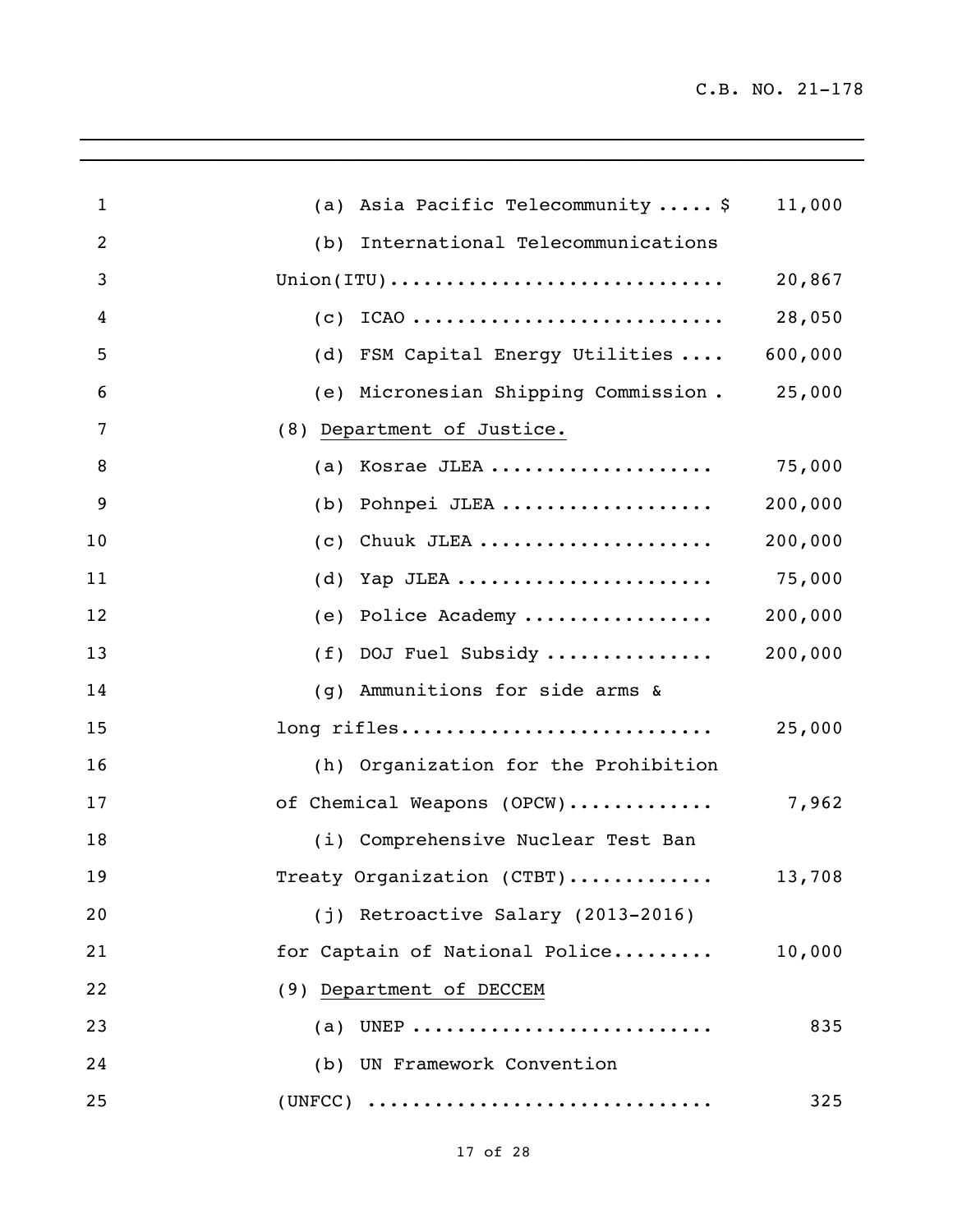| $\mathbf{1}$   | (c) UN Convention to Combat                  |
|----------------|----------------------------------------------|
| $\overline{2}$ | Desertification \$<br>195                    |
| 3              | (d) Secretariat of the Pacific               |
| 4              | Region Environment Program (SPREP            |
| 5              | membership)<br>10,768                        |
| 6              | (e) Waigani Convention<br>1,190              |
| 7              | (f) SPREP Noumea Convention<br>1,764         |
| 8              | 15,000<br>Earth Day Activities<br>(g)        |
| 9              | 8 <sup>th</sup> Bi-Annual Environment<br>(h) |
| 10             | Conference<br>20,000                         |
| 11             | $(i)$ DAEF Matching fund  200,000            |
| 12             | (j) Basel Convention<br>197                  |
| 13             | (k) Kyoto Protocol<br>484                    |
| 14             | (1) WMO Membership (current fee and          |
| 15             | Outstanding prior obligations 15,000         |
| 16             | $(m)$ Disaster Relief Fund  200,000          |
| 17             | (10) Office of NACHP.                        |
| 18             | (a) UNESCO membership fee<br>4,000           |
| 19             | 2,760<br>$(b)$ NCSHPO                        |
| 20             | PARBICA<br>100<br>(c)                        |
| 21             | PIALA<br>(d)<br>100                          |
| 22             | WHC<br>54<br>(e)                             |
| 23             | Library fee<br>50<br>(f)                     |
| 24             | (11) Office of the Public Auditor.           |
| 25             | (a) APIPA - staff development and            |

 $\mathcal{L}_\mathcal{L}$  , and the set of the set of the set of the set of the set of the set of the set of the set of the set of the set of the set of the set of the set of the set of the set of the set of the set of the set of th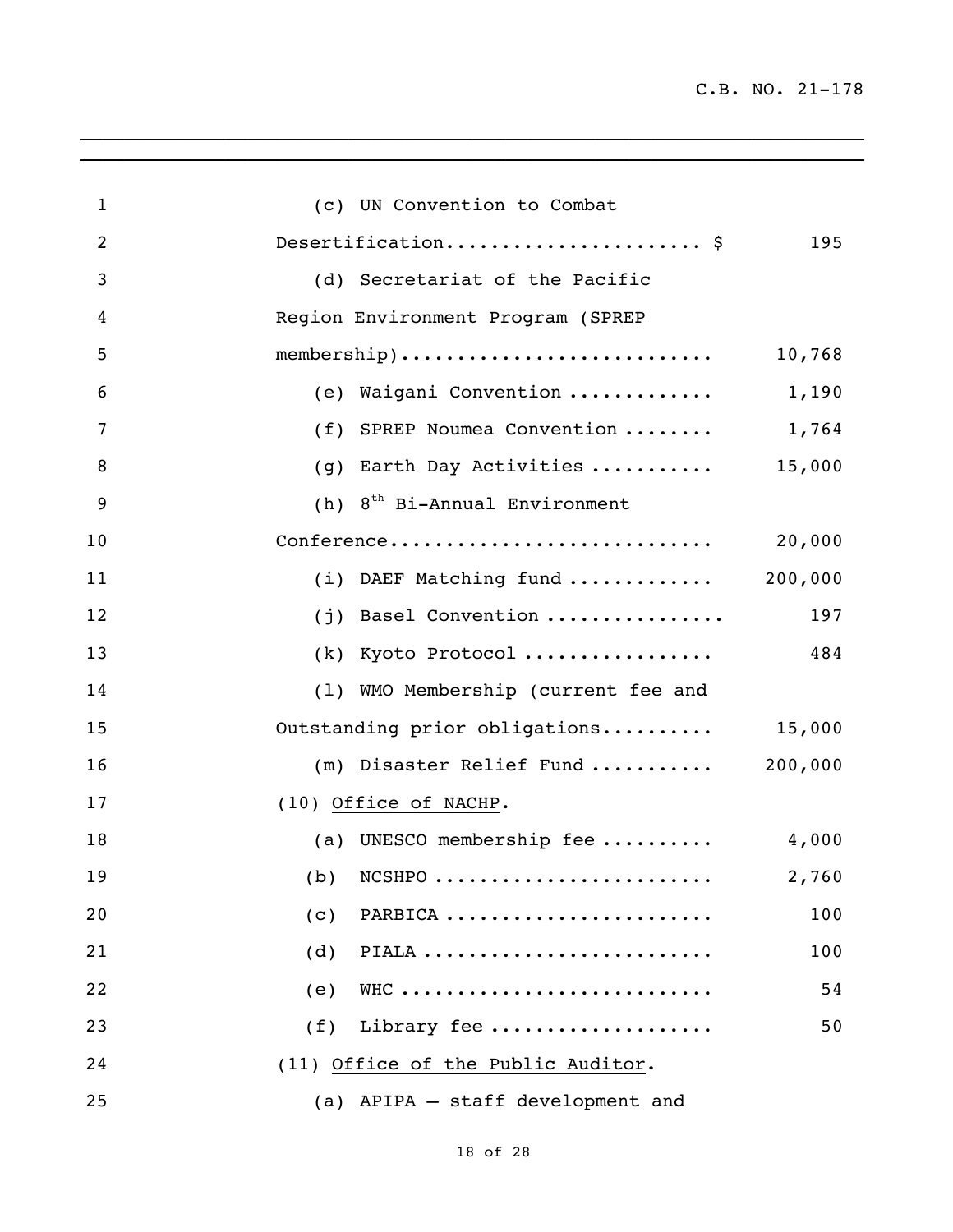| $\mathbf{1}$   | membership fee \$                                                           | 1,750   |
|----------------|-----------------------------------------------------------------------------|---------|
| $\overline{2}$ | (b) PASAI - Staff development and                                           |         |
| 3              | membership fee                                                              | 15,000  |
| 4              | 2020 Conference - Staff development<br>(C)                                  |         |
| 5              | and membership fee                                                          | 29,000  |
| 6              | Membership fee in APPIPA & PASAI<br>(d)                                     |         |
| 7              | for all FSM OPAs (National and States). 45,750                              |         |
| 8              | (12) Congress of FSM.                                                       |         |
| 9              | (a) IPU Conference                                                          | 230,000 |
| 10             | (b) Climate Change Conference                                               | 50,000  |
| 11             | $(c)$ ACP                                                                   | 30,000  |
| 12             | $(d)$ APPF                                                                  | 50,000  |
| 13             | (e) Staff Upgrade                                                           | 25,000  |
| 14             | (f) WB-IMF Annual Meeting                                                   | 50,000  |
| 15             | MRA Conference in Japan<br>(g)                                              | 30,000  |
| 16             | Fisheries Meeting<br>(h)                                                    | 30,000  |
| 17             | IPU Annual dues<br>(i)                                                      | 12,500  |
| 18             | (j) COFA Alliance Nat'l Network                                             | 25,000  |
| 19             | (k) Travel to Investment Advisor                                            |         |
| 20             | $(\texttt{Wilshire}) \dots \dots \dots \dots \dots \dots \dots \dots \dots$ | 70,000  |
| 21             | (1) Compact of Free Association                                             |         |
| 22             | Historical Project                                                          | 25,000  |
| 23             | $(m)$ Housing                                                               | 62,000  |
| 24             | (13) Resources (Other Grants, Subsidies &                                   |         |
| 25             | Contributions)                                                              |         |

 $\mathcal{L}_\mathcal{L}$  , and the set of the set of the set of the set of the set of the set of the set of the set of the set of the set of the set of the set of the set of the set of the set of the set of the set of the set of th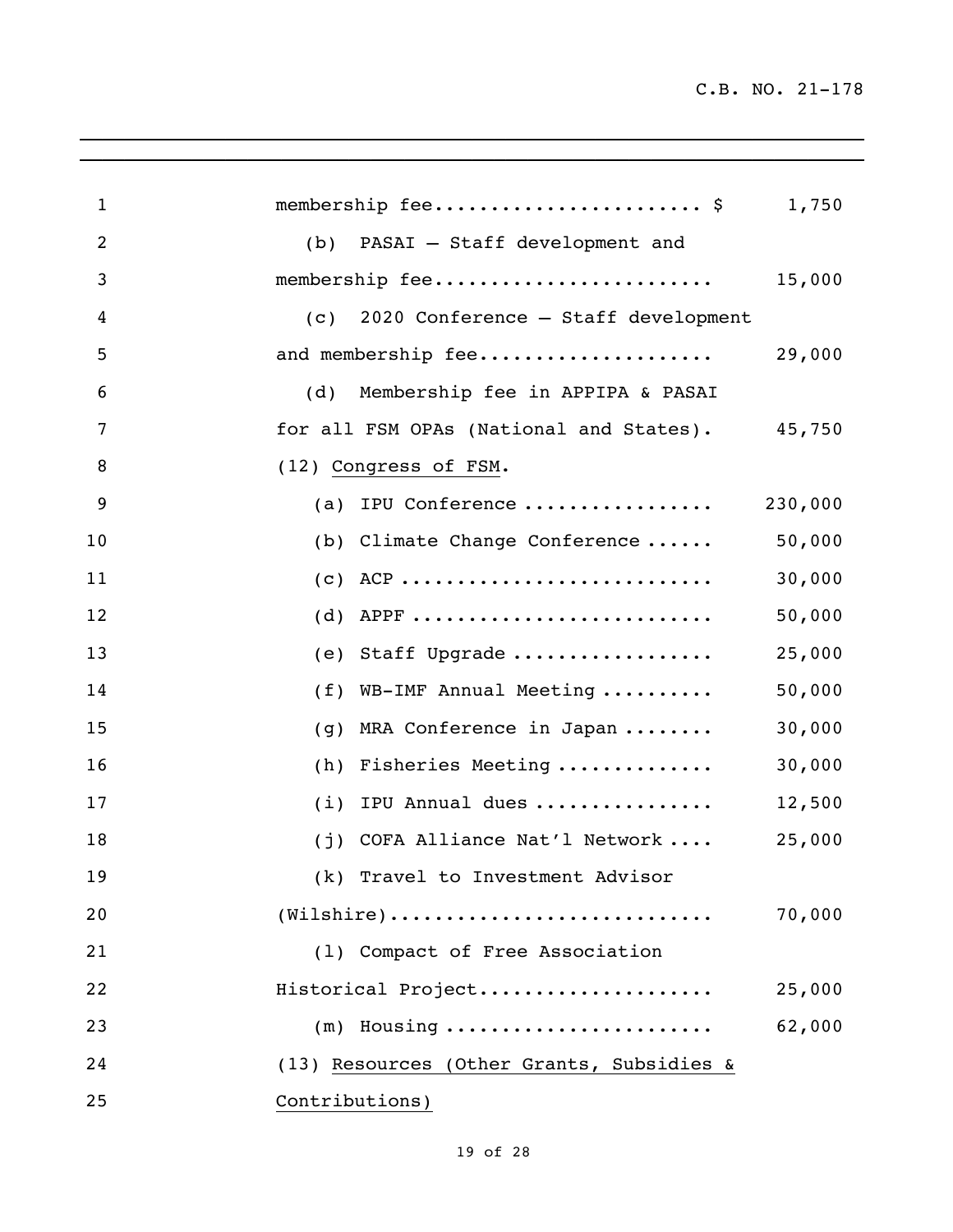| 1  | (a) | COM Board Meeting  \$                                          | 5,000   |
|----|-----|----------------------------------------------------------------|---------|
| 2  | (b) | COM Treaty Obligations  25,000                                 |         |
| 3  | (c) | FSM Social Security  1,000,000                                 |         |
| 4  | (d) | Kosrae Judiciary Subsidy  .                                    | 40,000  |
| 5  | (e) | Pohnpei Judiciary Subsidy.  60,000                             |         |
| 6  | (f) | Chuuk Judiciary Subsidy 110,000                                |         |
| 7  | (g) | Yap Judiciary Subsidy  40,000                                  |         |
| 8  | (h) | National Law Day                                               | 50,000  |
| 9  |     | (i) Micronesian Legal Services                                 |         |
| 10 |     | Corporation                                                    | 250,000 |
| 11 |     | $(j)$ NORMA-WCPFC Membership fee 62,638                        |         |
| 12 | (k) | NORMA-WCPFC Tuna Commission                                    |         |
| 13 |     | Membership Fee                                                 | 257,284 |
| 14 | (1) | Independence Day Activities                                    | 50,000  |
| 15 | (m) | MLFC Loan Payment                                              | 260,000 |
| 16 | (n) | Single Audit fees and cost                                     | 490,000 |
| 17 | (0) | Staff housing                                                  | 750,000 |
| 18 | (p) | Recruitment & Repatriation  223,218                            |         |
| 19 |     | (q) General Election (March 2021)                              | 497,607 |
| 20 |     | $(r)$ MICARE Subsidy                                           | 500,000 |
| 21 |     | Section 9. Capital and Human Resources Development.            |         |
| 22 |     | The sum of $$16,403,411$ , or so much thereof as may be        |         |
| 23 |     | necessary, is hereby appropriated from the General Fund of the |         |
| 24 |     | Federated States of Micronesia for the fiscal year ending      |         |
| 25 |     | September 30, 2021, for the following capital improvements,    |         |

 $\mathcal{L}_\mathcal{L}$  , and the set of the set of the set of the set of the set of the set of the set of the set of the set of the set of the set of the set of the set of the set of the set of the set of the set of the set of th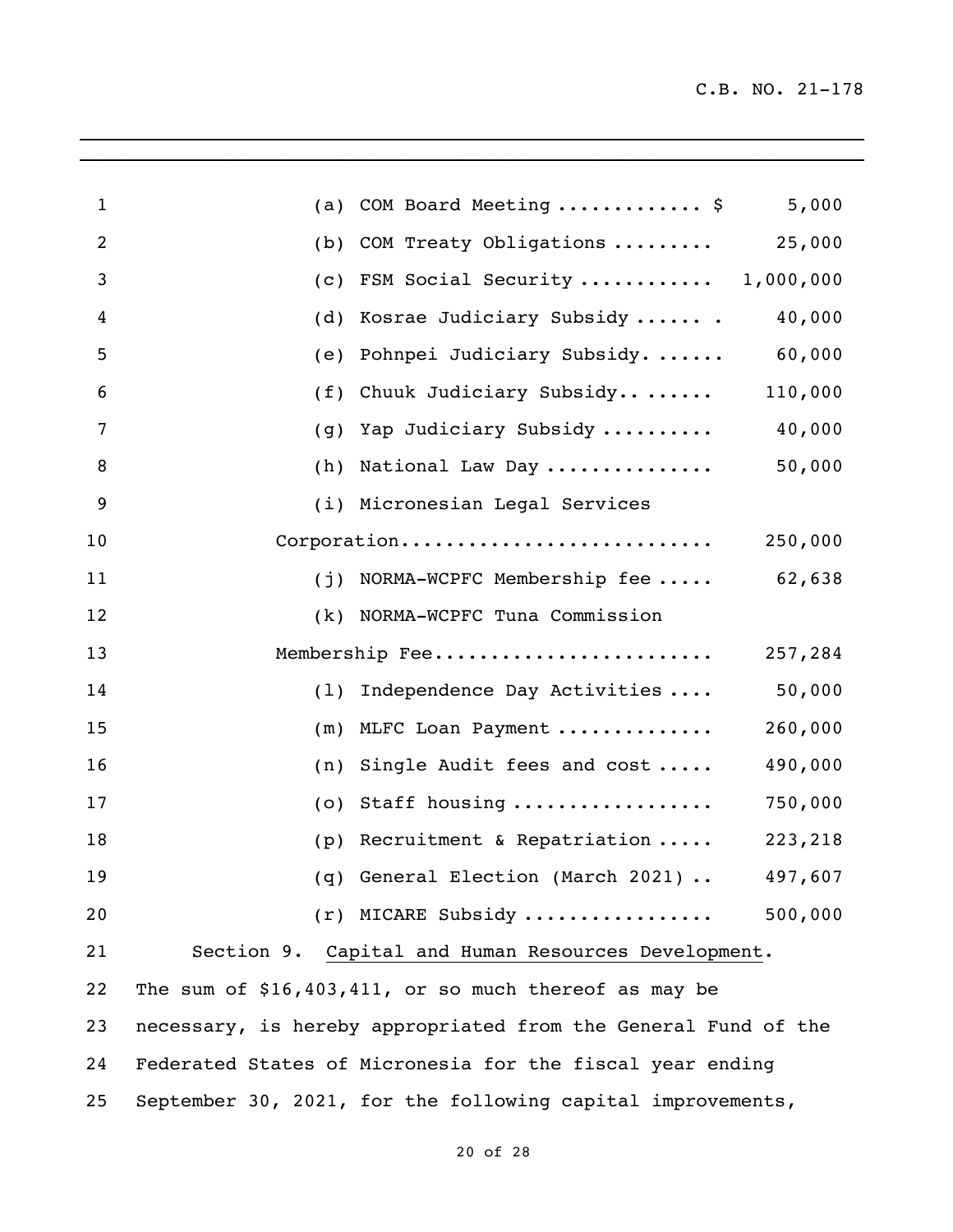| $\mathbf{1}$ | development programs, and projects and human resources         |
|--------------|----------------------------------------------------------------|
| 2            | development. Of the total amount of funds appropriated         |
| 3            | herein, \$1,000,000 shall be deemed to come from funds         |
| 4            | available under the amended Compact from education sector; and |
| 5            | \$1,246,022 shall be deemed to come from funds available under |
| 6            | Supplemental Education Grant. The sum appropriated by this     |
| 7            | section shall be apportioned as follows:                       |
| 8            | (1) College of Micronesia - FSM.                               |
| 9            | (a) COM-FSM - operation  \$ 3,800,000                          |
| 10           | (b) Fisheries Maritime Institute $875,611$                     |
| 11           | (c) Supplemental Education Grant  689,948                      |
| 12           | 300,000<br>(d) COM-FSM Endownment Fund                         |
| 13           | (2) Department of Finance & Administration.                    |
| 14           | 40,000<br>(a) FSM Warehouse lease & maintenance                |
| 15           | 15,000<br>(b) PCD Awareness & Training $\ldots \ldots$         |
| 16           | (3) Department of Resources & Development.                     |
| 17           | 60,000<br>(a) R&D SNLC                                         |
| 18           | 80,000<br>(b) R&D Conference                                   |
| 19           | (c) Foreign Investment Data Management                         |
| 20           | 103,000<br>System                                              |
| 21           | 136,800<br>(d) EXPO 2020 Dubai, UAE                            |
| 22           | 117,000<br>Intellectual Property Regime<br>(e)                 |
| 23           | (f) Development of Coastal Fisheries                           |
| 24           | Policy in FSM<br>150,000                                       |
| 25           | (g) Development & Operation Framework to                       |

 $\mathcal{L}_\mathcal{L} = \mathcal{L}_\mathcal{L} = \mathcal{L}_\mathcal{L} = \mathcal{L}_\mathcal{L} = \mathcal{L}_\mathcal{L} = \mathcal{L}_\mathcal{L} = \mathcal{L}_\mathcal{L} = \mathcal{L}_\mathcal{L} = \mathcal{L}_\mathcal{L} = \mathcal{L}_\mathcal{L} = \mathcal{L}_\mathcal{L} = \mathcal{L}_\mathcal{L} = \mathcal{L}_\mathcal{L} = \mathcal{L}_\mathcal{L} = \mathcal{L}_\mathcal{L} = \mathcal{L}_\mathcal{L} = \mathcal{L}_\mathcal{L}$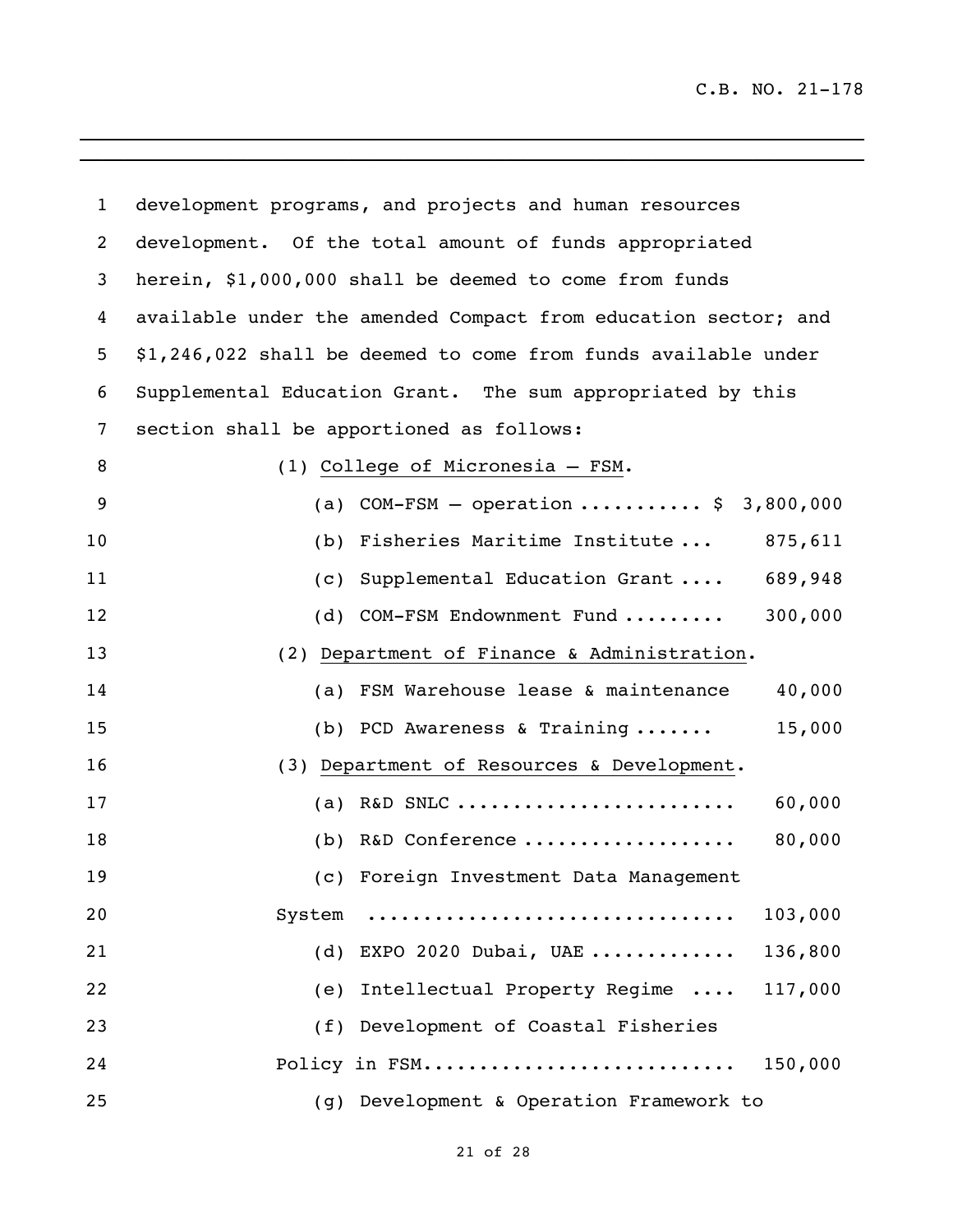| $\mathbf{1}$ | Implement the National Seabed Resources Act      |
|--------------|--------------------------------------------------|
| 2            | 200,000                                          |
| 3            | (h) Tourism Conference  80,000                   |
| 4            | (i) Little Fine Ants Eradication,                |
| 5            | Control & Prevention 166,440                     |
| 6            | (j) State Strategic Action Plan for FSM 60,990   |
| 7            | (k) National Social Indicator Survey. 661,713    |
| 8            | (1) Localization of Sustainable                  |
| 9            | Development Goals in the FSM 320,812             |
| 10           | (4) Department of Transportation, Communications |
| 11           | and Infrastructure.                              |
| 12           | (a) Operation and drydocking of Caroline         |
| 13           | Voyager & Navigator 1,000,000                    |
| 14           | (b) FSM National Government Computer             |
| 15           | 277,420<br>Network                               |
| 16           | (c) FSM National Government Facility             |
| 17           | Improvements & Renovation 592,715                |
| 18           | (5) Department of Justice.                       |
| 19           | (a) Anti-human trafficking enforcement,          |
| 20           | campaign and investigation<br>125,000            |
| 21           | (b) Victims Shelter & Services<br>100,000        |
| 22           | 125,000<br>Boat maintenance<br>(c)               |
| 23           | Slipping of FSS Independence<br>750,000<br>(d)   |
| 24           | DOJ Satellite phone & billing<br>10,000<br>(e)   |
| 25           | 50,000<br>(f) Annual conference                  |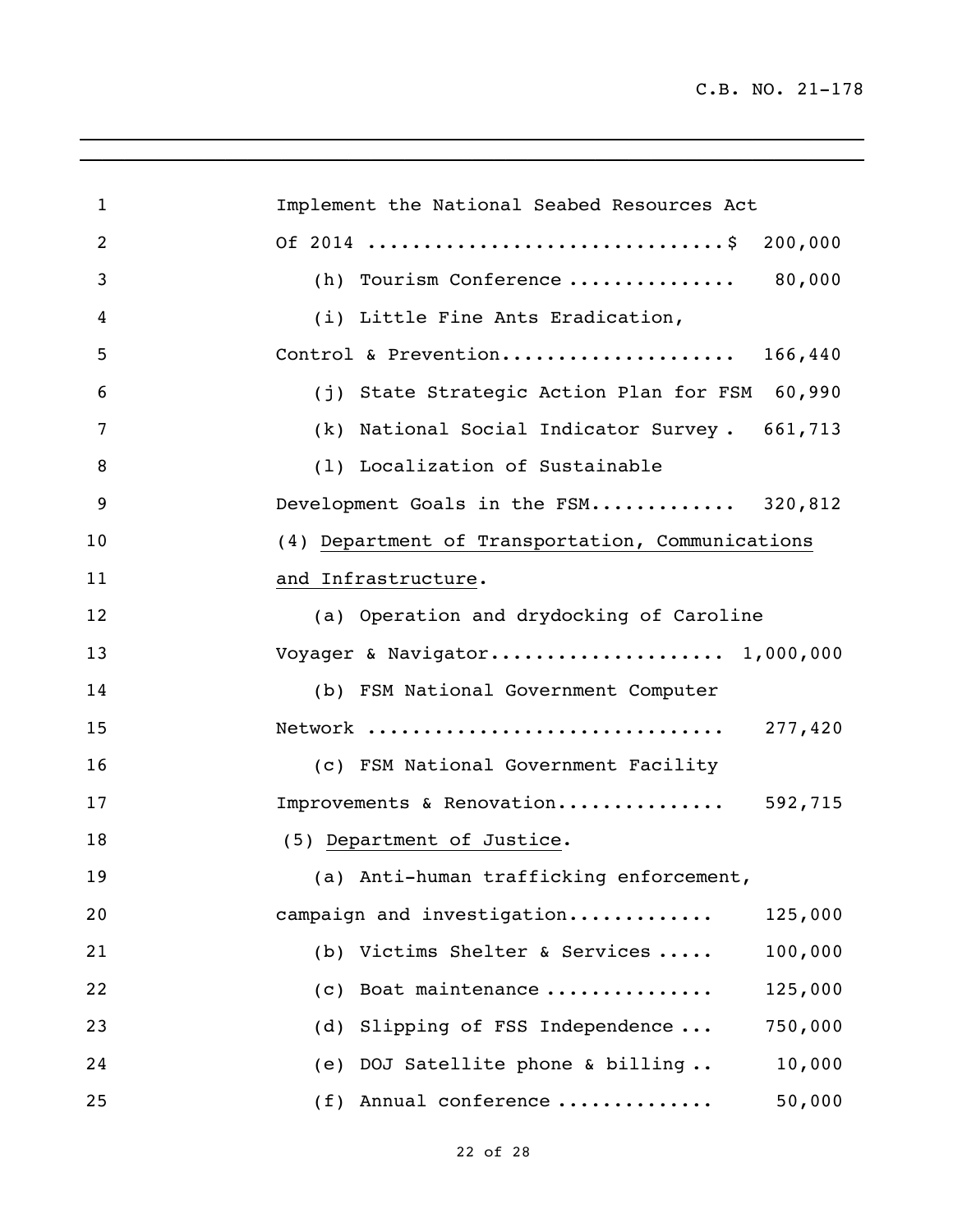| $\mathbf{1}$   | (g) Victim Shelter in Chuuk \$<br>50,000         |
|----------------|--------------------------------------------------|
| $\overline{2}$ | (h) Build Anti Trafficking Shelters              |
| 3              | in Pohnpei, Kosrae & Yap 150,000                 |
| 4              | $(6)$ DECCEM.                                    |
| 5              | (a) National & State Table Top                   |
| 6              | Exercise<br>30,000                               |
| 7              | (b) Fourth Disaster Risk Management              |
| 8              | Environment Conference<br>15,000                 |
| 9              | (c) Outer Island Trip assessment on              |
| 10             | Climate Change & Disaster Risk Management 80,000 |
| 11             | (d) International Day for Disaster               |
| 12             | Reduction (IDDR)<br>12,000                       |
| 13             | (e) Training & Maintenance for Radio             |
| 14             | Communications<br>14,000                         |
| 15             | (f) Digital Atlas/GIS Mapping for all            |
| 16             |                                                  |
| 17             | (7) National Election.                           |
| 18             | (a) Voter ID Card & New Voter                    |
| 19             | Registration Project<br>50,000                   |
| 20             | (8) Department of Health and Social Affairs.     |
| 21             | (a) Health Services Special Pathologist          |
| 22             | $(Histo-pathology)$<br>105,000                   |
| 23             | (b) Medical Specialist Team<br>195,000           |
| 24             | $(c)$ MOE $-$ BHWP Med<br>22,200                 |
| 25             | (d) Electronic Health Record System<br>85,000    |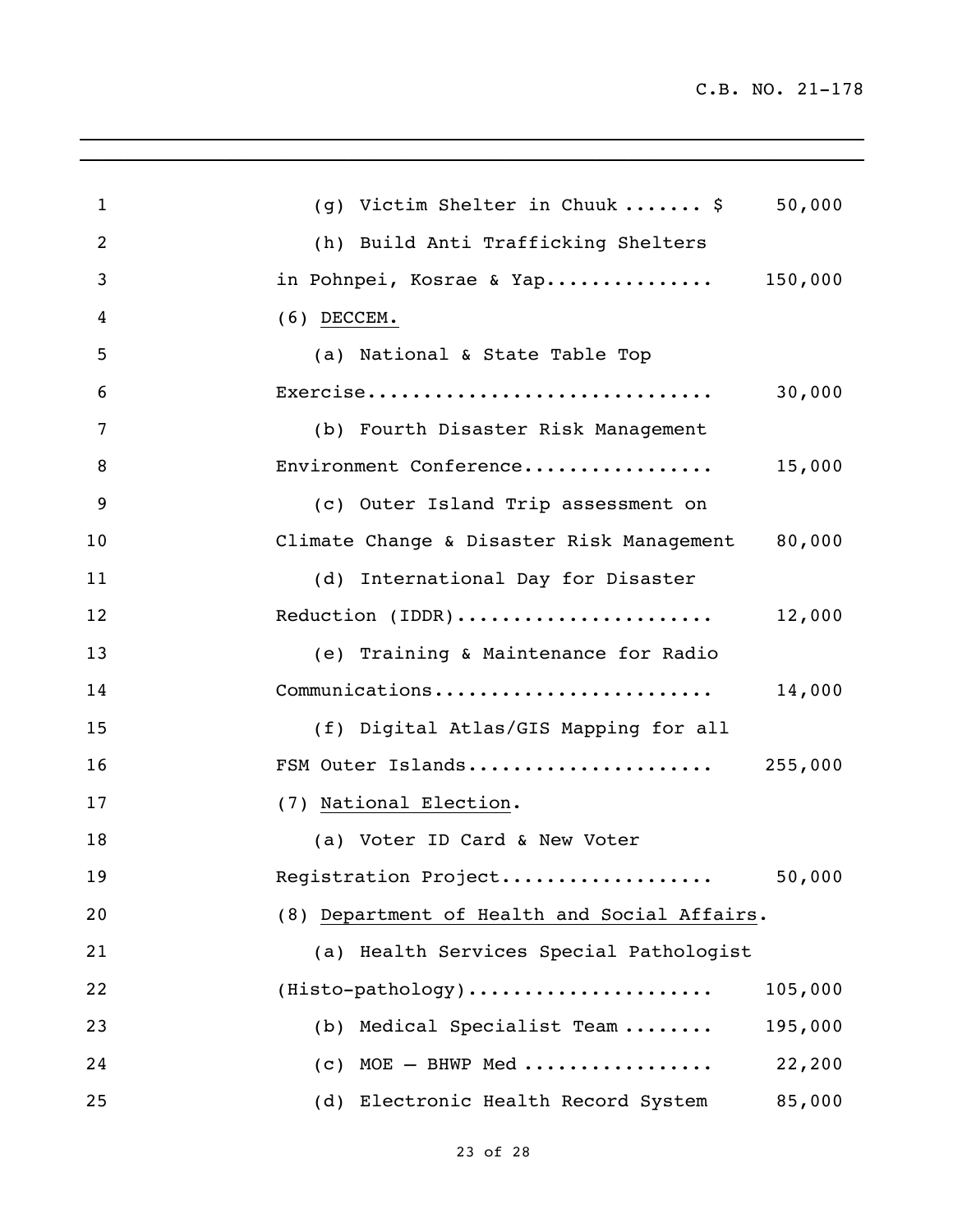| $\mathbf{1}$ | Youth Sports Program  \$<br>(e)                  | 120,000 |
|--------------|--------------------------------------------------|---------|
| 2            | (f)<br>Rheumatic Heart Program                   | 120,000 |
| 3            | (g) FSM Vector Surveillance & Control            |         |
| 4            | Program                                          | 390,000 |
| 5            | (h) Implementing IHR Core Capacity               |         |
| 6            | to Improve Security                              | 50,000  |
| 7            | (i) Antimicrobial Resistance (AMR).              | 10,000  |
| 8            | (9) Department of Education.                     |         |
| 9            | (a) NDOE Year 3 Project (SEG) $\cdots$           | 556,074 |
| 10           | (b) School Accreditation                         | 370,948 |
| 11           | (c) Teacher Certification Project                | 168,000 |
| 12           | (d) Development of Science Student               |         |
| 13           | Learning Outcomes (SLO's)                        | 250,000 |
| 14           | (e) Assessment & Research to revive              |         |
| 15           | NMCT                                             | 112,740 |
| 16           | $(10)$ NORMA                                     |         |
| 17           | (a) Commemoration of World Tuna Day-             |         |
| 18           | May 2021                                         | 40,000  |
| 19           | (b) Electronic Monitoring Project                |         |
| 20           | $-2023$ T3 Challenge                             | 100,000 |
| 21           | (c) Hosting of WCPFC TCC & SC                    | 10,000  |
| 22           | Internship of students in the<br>(d)             |         |
| 23           | area of fisheries management                     | 5,000   |
| 24           | (11) Other Capital & Human Resource Development. |         |
| 25           | (a) Design and construction of Veterans          |         |

\_\_\_\_\_\_\_\_\_\_\_\_\_\_\_\_\_\_\_\_\_\_\_\_\_\_\_\_\_\_\_\_\_\_\_\_\_\_\_\_\_\_\_\_\_\_\_\_\_\_\_\_\_\_\_\_\_\_\_\_\_\_\_\_\_\_\_\_\_\_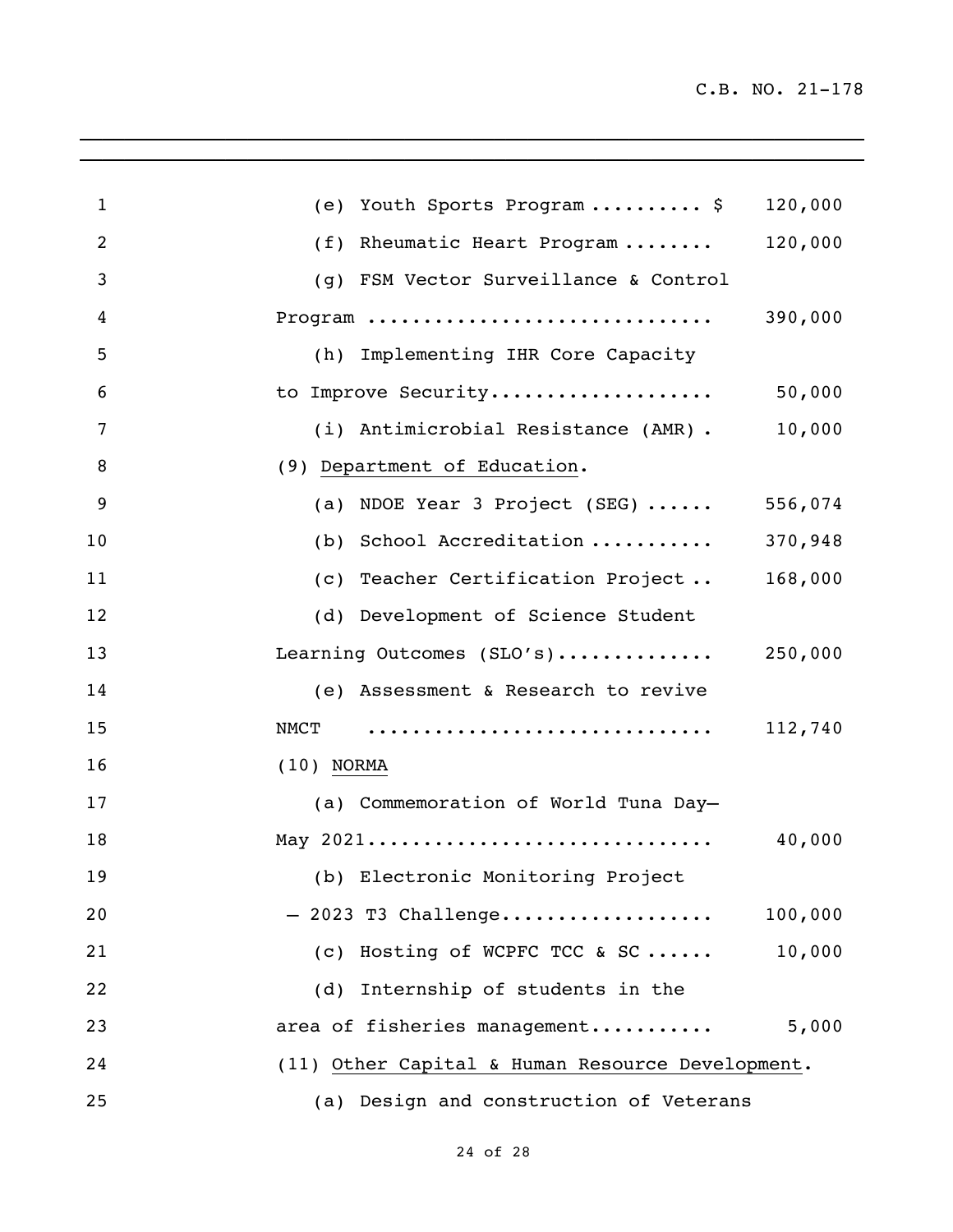| $\mathbf{1}$    | Memorial \$ 150,000                                            |
|-----------------|----------------------------------------------------------------|
| $\overline{2}$  | (b) Enhancing Tourism $2,000,000$                              |
| 3               | Section 10. Employment Ceilings. The maximum number of         |
| 4               | positions for each branch and agency of the National           |
| 5               | Government of the Federated States of Micronesia for the       |
| 6               | fiscal year 2021 shall be as follows:                          |
| 7               | (1) Executive Branch<br>661                                    |
| 8               | 67<br>(2) Legislative Branch                                   |
| 9               | (3) Judiciary Branch<br>42                                     |
| 10              | (4) Public Auditor<br>27                                       |
| 11              | (5) Agencies                                                   |
| 12              | (a) National Oceanic Resource                                  |
| 13              | Management Authority<br>29                                     |
| 14              | (b) FSM Banking Board<br>4                                     |
| 15              | 5<br>(c) FSM Insurance Board                                   |
| 16              | (d) National Postal Services<br>40                             |
| 17              | (6) Special Programs                                           |
| 18              | (a) National Election Office<br>13                             |
| 19              | Section 11. Reprogramming. Reprogramming of funds into         |
| 20 <sub>o</sub> | or from the personnel budget line item shall not be permitted. |
| 21              | The President, Speaker and Chief Justice may reprogram up to   |
| 22              | 10 percent to or from the funds appropriated in sections 2     |
| 23              | (Operating Expenses of the Executive Branch), 3 (Operating     |
| 24              | Expenses of the Legislative Branch), and 4 (Operating Expenses |
| 25              | of the National Judicial Branch). Reprogramming of funds       |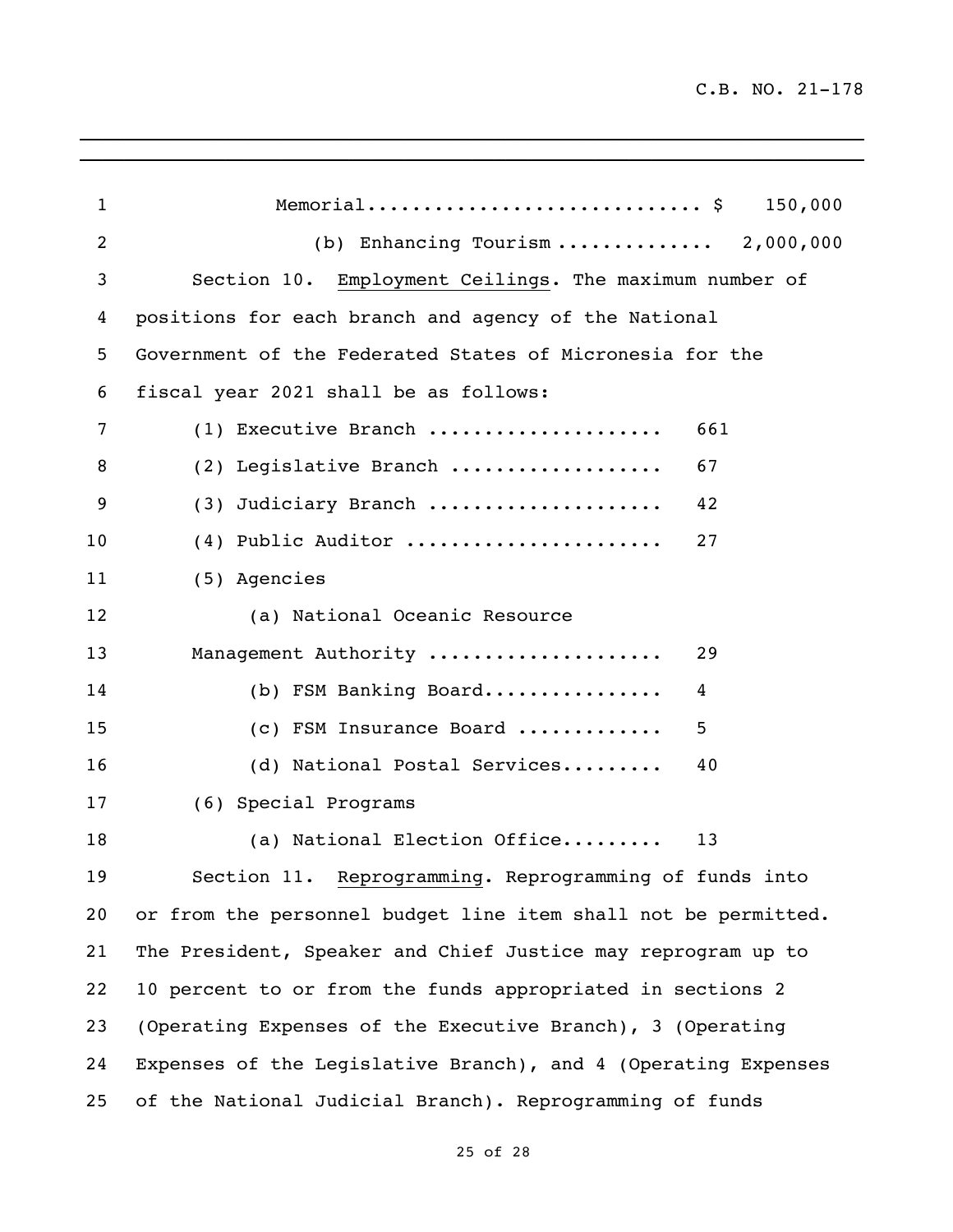within a department, office or agency shall be effected by the head of such department, office or agency by specifying in writing to the Secretary of the Department of Finance and Administration of the FSM National Government, the accounts for which funding is either increased or decreased. Reprogramming other than as specified herein is not permitted, and more specifically, reprogramming into or out of any line item contained in section 8 (Grants, Subsidies and Contributions) or section 9 (Investment: Capital and Human Resources) is not permitted. The President shall report to Congress within one month of the last day of each financial quarter all amounts reprogrammed inter or intra a department, office or agency. Section 12. Allotment and management of funds and lapse dates. (1) General provisions. (a) All funds appropriated by this act shall be allotted, managed, administered and accounted for in accordance with applicable law, including, but not limited to, the Financial Management Act of 1979. (b) The allottees shall be responsible for ensuring 22 that these funds, or so much thereof as may be necessary,

\_\_\_\_\_\_\_\_\_\_\_\_\_\_\_\_\_\_\_\_\_\_\_\_\_\_\_\_\_\_\_\_\_\_\_\_\_\_\_\_\_\_\_\_\_\_\_\_\_\_\_\_\_\_\_\_\_\_\_\_\_\_\_\_\_\_\_\_\_\_ \_\_\_\_\_\_\_\_\_\_\_\_\_\_\_\_\_\_\_\_\_\_\_\_\_\_\_\_\_\_\_\_\_\_\_\_\_\_\_\_\_\_\_\_\_\_\_\_\_\_\_\_\_\_\_\_\_\_\_\_\_\_\_\_\_\_\_\_\_\_

 are used solely for the purposes specified in this act, and that no obligations are incurred in excess of the sums appropriated.

of 28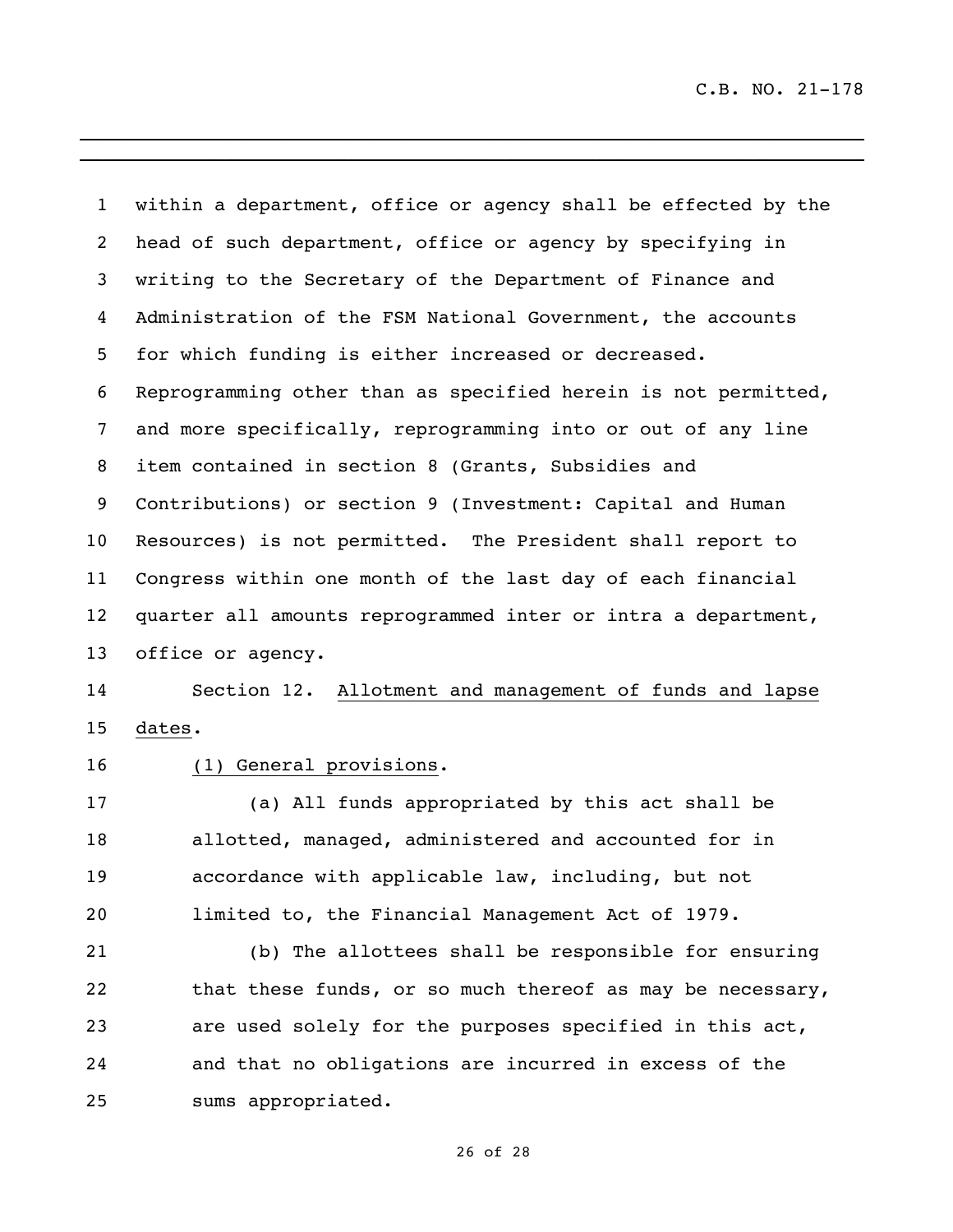(2) Allottees. The allottees of the funds appropriated by this act are as follows: (a) Section 2 - the allottee of these funds shall be the President of the Federated States of Micronesia; (b) Section 3 - the allottee of these funds shall be the Speaker of the Congress of the Federated States of Micronesia; (c) Section 4 – the allottee of these funds shall be the Chief Justice of the Supreme Court of the Federated States of Micronesia; (d) Section 5 – the allottee of these funds shall be the Public Auditor of the Federated States of Micronesia; (e) Sections 6 through 9 - the allottee of these funds shall be the President of the Federated States of Micronesia; PROVIDED, HOWEVER, that for the following subsections of sections 8 through 9 of this act: (i) Section 8, subsection (12)(a) through (m) – the allottee of these funds shall be the Speaker of 19 the FSM Congress; (ii) Section 8, subsection (13)(d) through (g) 21 - the allottee of these funds shall be the Chief Justice of the respective State Supreme Court; and 23 (ii) Section 9 (1)(a) through (d)  $-$  the allottee of these funds shall be the President of COM-FSM.

\_\_\_\_\_\_\_\_\_\_\_\_\_\_\_\_\_\_\_\_\_\_\_\_\_\_\_\_\_\_\_\_\_\_\_\_\_\_\_\_\_\_\_\_\_\_\_\_\_\_\_\_\_\_\_\_\_\_\_\_\_\_\_\_\_\_\_\_\_\_ \_\_\_\_\_\_\_\_\_\_\_\_\_\_\_\_\_\_\_\_\_\_\_\_\_\_\_\_\_\_\_\_\_\_\_\_\_\_\_\_\_\_\_\_\_\_\_\_\_\_\_\_\_\_\_\_\_\_\_\_\_\_\_\_\_\_\_\_\_\_